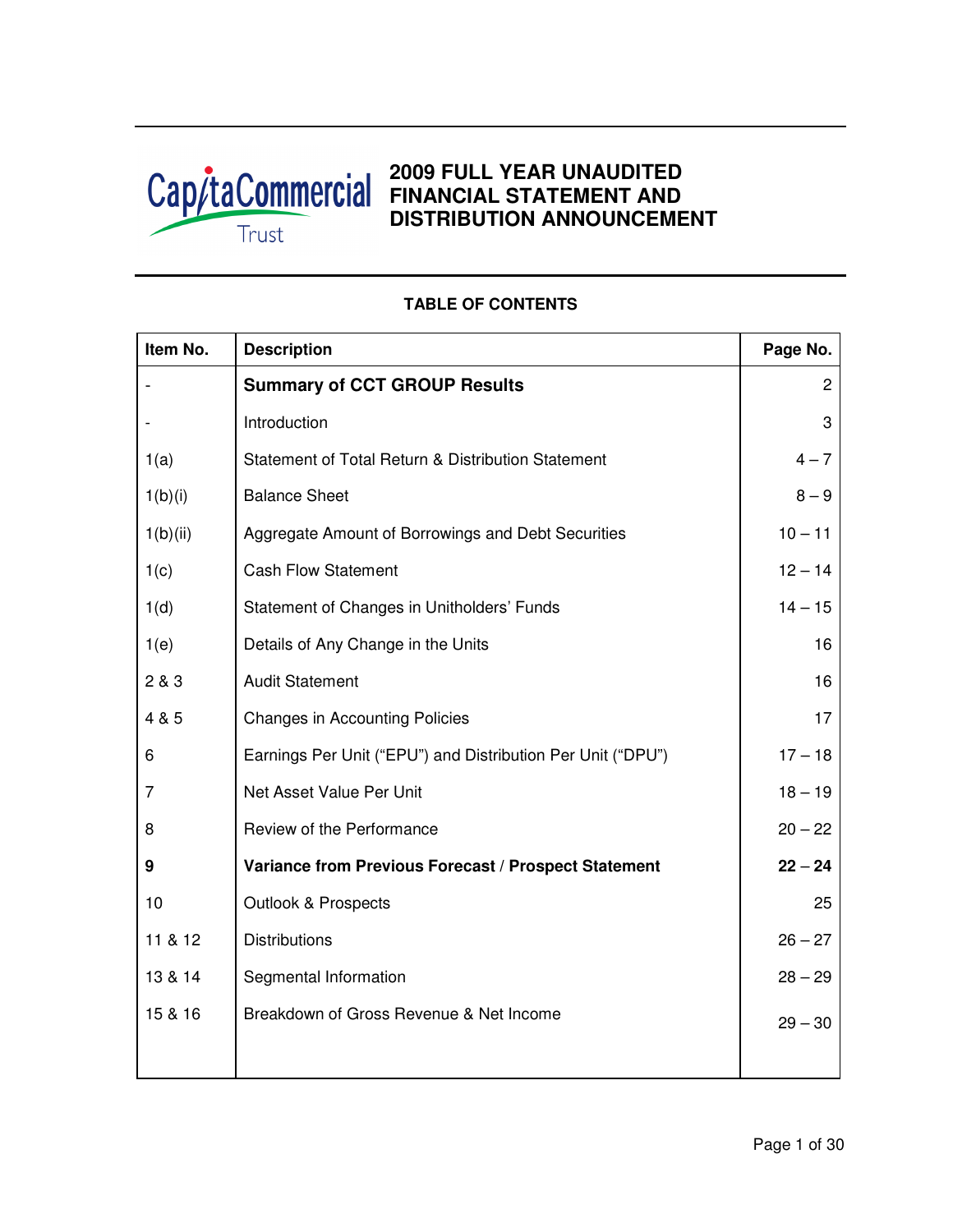## **SUMMARY OF CCT GROUP RESULTS**

|                                  | Actual<br>2H 2009 | Actual<br>4Q 2009 | Actual<br>4Q 2008 | Change<br>% | Actual<br>FY 2009 | Actual<br><b>FY 2008</b> | Change<br>% |
|----------------------------------|-------------------|-------------------|-------------------|-------------|-------------------|--------------------------|-------------|
| Gross Revenue (\$'000)           | 205,888           | 103,240           | 97,164            | 6.3         | 403,323           | 335,285                  | 20.3        |
| Net Property Income (\$'000)     | 157,058           | 80,001            | 65,609            | 21.9        | 300,211           | 233,471                  | 28.6        |
| Distributable Income (\$'000)    | 105,029           | 52,893            | 37,964            | 39.3        | 198,452           | 153,047                  | 29.7        |
| DPU (cents)                      |                   |                   |                   |             |                   |                          |             |
| - For the Period                 | 3<br>3.73         | 1.88 <sup>3</sup> | 2.71 <sup>1</sup> | (30.6)      | 7.06 <sup>3</sup> | 11.00 $^{2}$             | (35.8)      |
| - Annualised                     | 3<br>7.40         | 7.46 <sup>3</sup> | 10.78 $1$         | (30.8)      | 7.06 <sup>3</sup> | 11.00 $^{2}$             | (35.8)      |
| <b>Adjusted for Rights Units</b> |                   |                   |                   |             |                   |                          |             |
| DPU (cents)                      |                   |                   |                   |             |                   |                          |             |
| - For the Period                 | 3<br>3.73         | 1.88 <sup>3</sup> | 1.36 $4$          | 38.2        | 7.06 <sup>3</sup> | 5.48 $4$                 | 28.8        |
| - Annualised                     | 3<br>7.40         | 7.46 <sup>3</sup> | 5.41 $4$          | 37.9        | 7.06 <sup>3</sup> | 5.48 $4$                 | 28.8        |

### **Footnotes:**

- (1) Refers to actual DPU for 4Q 2008.
- (2) Refers to actual DPU for FY 2008.
- (3) DPU in the table above is computed on the basis that none of the S\$370.0 million convertible bonds due 2013 (the "Convertible Bonds") is converted into CCT Units ("Units"). Accordingly, the actual quantum of DPU may differ if any of the Convertible Bonds is converted into Units on or before the books closure date.
- (4) Restated taking into account the effect of the fully underwritten, renounceable 1-for-1 rights issue to raise gross proceeds of S\$828.3 million at an issue price of S\$0.59 per Rights Unit (the "Rights Issue") and computed based on the issued Units at the end of each period aggregated with the 1,403,891,006 Units which were issued on 2 July 2009 ("Rights Units").

## **DISTRIBUTION AND BOOKS CLOSURE DATE**

| Distribution                             | From 1 July 2009 to 31 December 2009            |
|------------------------------------------|-------------------------------------------------|
| Distribution Type                        | Taxable income                                  |
| Estimated Distribution Rate <sup>1</sup> | Taxable income distribution 3.73 cents per unit |
| <b>Books Closure Date</b>                | Friday, 29 January 2010                         |
| <b>Payment Date</b>                      | Friday, 26 February 2010                        |

**\_\_\_\_\_\_\_\_\_\_\_\_\_\_\_\_\_\_\_\_\_\_\_\_\_\_\_\_\_\_\_\_\_\_\_\_\_\_\_\_\_\_\_\_\_\_\_\_\_\_\_\_\_\_\_\_\_\_\_\_\_\_\_\_\_\_\_\_\_\_\_\_\_\_** 

### **Footnote:**

(1) The above estimated DPU is computed on the basis that none of the Convertible Bonds is converted into Units on or before the book closure date. Accordingly, the actual quantum of DPU may defer if any of the Convertible Bonds are converted into Units on or before the books closure date.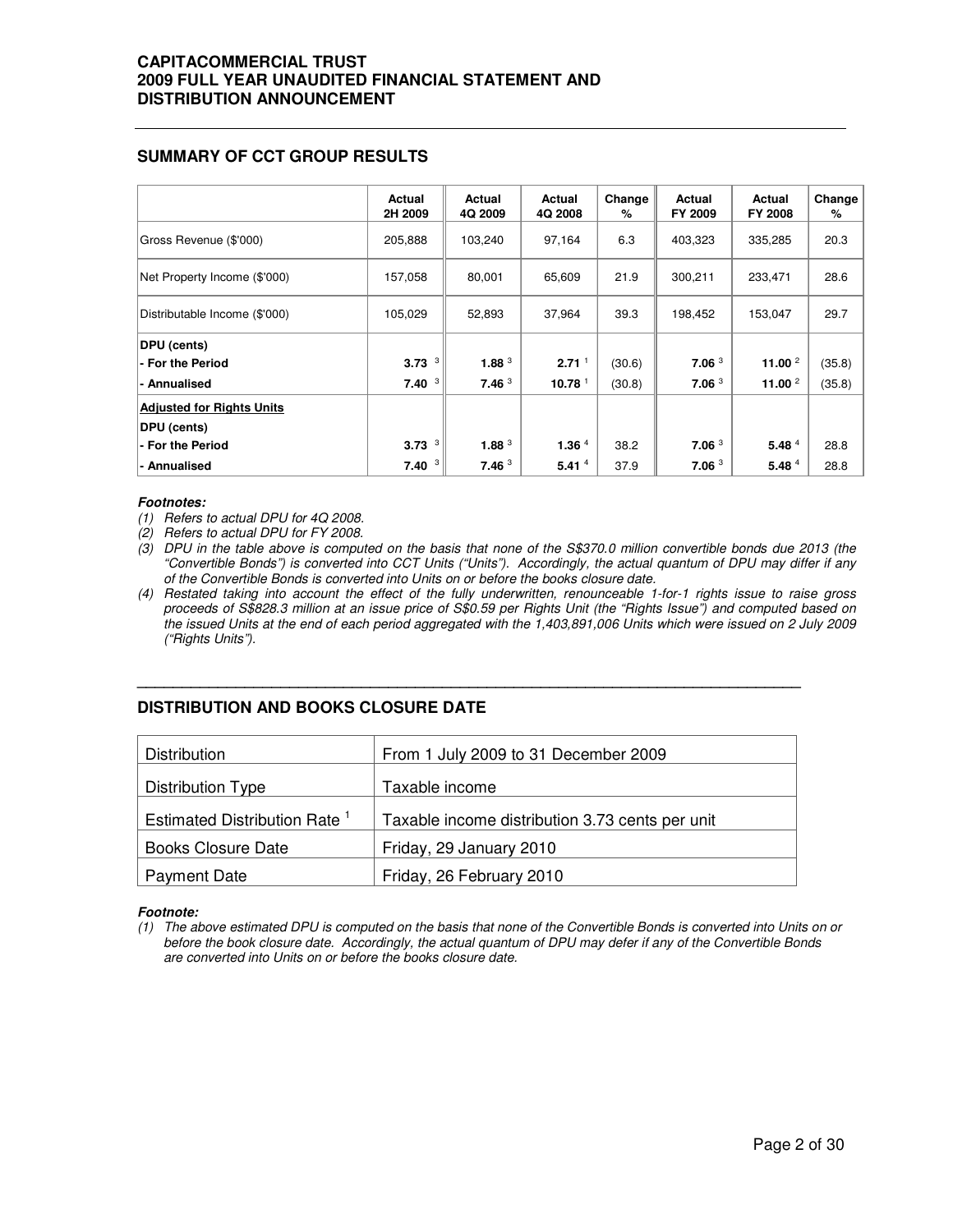## **INTRODUCTION**

CapitaCommercial Trust ("CCT") was established under a Trust Deed dated 6 February 2004 executed between CapitaCommercial Trust Management Limited (as manager of CCT) (the "Manager") and HSBC Institutional Trust Services (Singapore) Limited (as trustee of CCT) (the "CCT Trustee"), as amended by the first supplemental deed dated 15 July 2005, the second supplemental deed dated 20 April 2006, the third supplemental deed dated 11 August 2006, the fourth supplemental deed dated 31 October 2007 and the first amending and restating deed dated 26 March 2008.

As at 31 December 2009, CCT's Singapore portfolio consists of Capital Tower, Six Battery Road, HSBC Building, Raffles City (through CCT's 60% stake in RCS Trust), Starhub Centre, Robinson Point, Bugis Village, Golden Shoe Car Park, Market Street Car Park, One George Street, and Wilkie Edge. CCT has a wholly-owned subsidiary, CCT MTN Pte. Ltd. ("CCT MTN"), to provide treasury services, including onlending the proceeds from the issuance of notes under an unsecured multi-currency medium term note programme to CCT.

In Malaysia, CCT has a 30% stake in Quill Capita Trust ("QCT") as well as a 7.4% stake (with commitment of US\$20 million) in the Malaysia Commercial Development Fund ("MCDF"). QCT is a Malaysia-listed real estate investment trust focused on acquiring and investing in commercial properties in Malaysia. MCDF is an investment fund which invests in real estate development properties primarily in Kuala Lumpur and the Klang Valley.

On a recurring basis, as the results of QCT are not expected to be announced in time for inclusion in CCT Group results for the same calendar quarter, CCT Group equity accounts the results of QCT based on a 3 month lag time.

CCT Group results are after consolidating CCT MTN, equity accounting the interest in QCT and including its proportionate interest (60%) in RCS Trust on a line-by-line basis.

In the Trust results, the distributable income on a declared basis from RCS Trust and QCT are accounted for as "Investment Income".

On 22 May 2009, the Manager announced a fully underwritten, renounceable 1-for-1 rights issue at an issue price of S\$0.59 per rights unit to raise gross proceeds of S\$828.3 million. The Rights Units were issued on 2 July 2009 and listed on the SGX-ST on 3 July 2009.

On 3 July 2009, CCT repaid S\$664.0 million of its loans from part of the net proceeds of the Rights Issue. The balance of the net proceeds will be used for further debt repayment in 2010 as well as for capital expenditure, asset enhancements and general corporate and working capital purposes.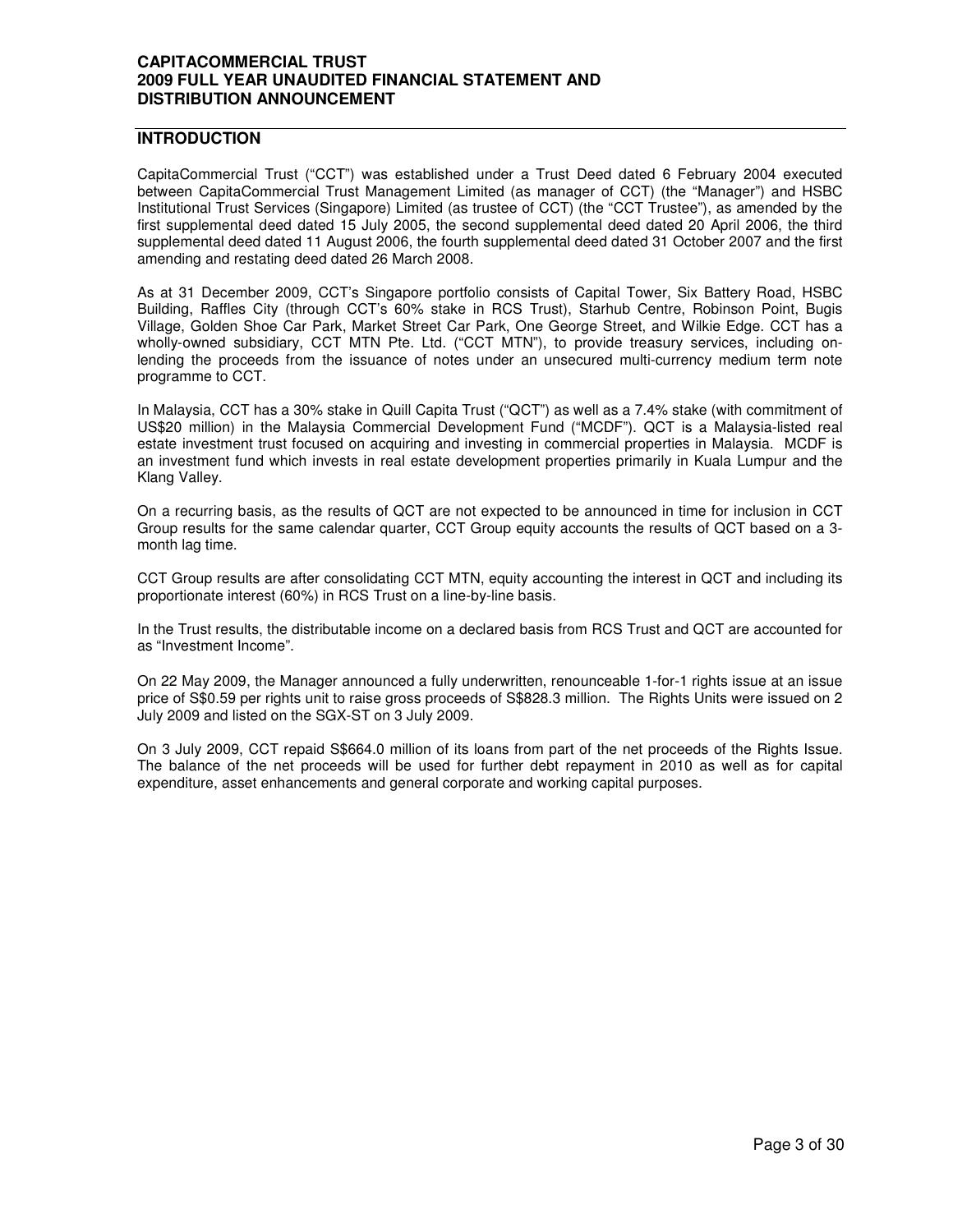#### **1(a)(i) Statement of Total Return & Distribution Statement (4Q 2009 vs 4Q 2008) (For a review of the performance, please refer to paragraph 8 on page 20-22)**

|                                                                     |                    | Group              |                |                    | <b>Trust</b>       |             |
|---------------------------------------------------------------------|--------------------|--------------------|----------------|--------------------|--------------------|-------------|
| <b>Statement of Total Return</b>                                    | 4Q 2009<br>S\$'000 | 4Q 2008<br>S\$'000 | Change<br>$\%$ | 4Q 2009<br>S\$'000 | 4Q 2008<br>S\$'000 | Change<br>% |
| Gross rental income                                                 | 93,256             | 83,769             | 11.3           | 63,888             | 54,233             | 17.8        |
| Car park income                                                     | 4,319              | 4,208              | 2.6            | 3,467              | 3,413              | 1.6         |
| Other income <sup>1</sup>                                           | 5,665              | 9,187              | (38.3)         | 4,983              | 8,436              | (40.9)      |
| <b>Gross revenue</b>                                                | 103,240            | 97,164             | 6.3            | 72,338             | 66,082             | 9.5         |
| Property management fees                                            | (2,927)            | (2,605)            | 12.4           | (1,726)            | (1, 433)           | 20.4        |
| Property tax                                                        | (6,062)            | (11, 825)          | (48.7)         | (3,646)            | (8, 424)           | (56.7)      |
| Other property operating<br>expenses <sup>2</sup>                   | (14, 250)          | (17, 125)          | (16.8)         | (9, 121)           | (10, 416)          | (12.4)      |
| <b>Property operating</b><br>expenses                               | (23, 239)          | (31, 555)          | (26.4)         | (14, 493)          | (20, 273)          | (28.5)      |
| Net property income                                                 | 80,001             | 65,609             | 21.9           | 57,845             | 45,809             | 26.3        |
| Interest income                                                     | 163                | 66                 | 147.0          | 162                | 58                 | 179.3       |
| Investment income <sup>3</sup>                                      |                    |                    |                | 15,148             | 14,181             | 6.8         |
| Gain / (Loss) from re-<br>measurement of derivatives <sup>4</sup>   | 234                | (12, 522)          | (101.9)        | 234                | (12, 522)          | (101.9)     |
| Impairment gain / (loss) on<br>investment in associate <sup>5</sup> |                    |                    |                | 6,554              | (4,960)            | (232.1)     |
| Manager's management fees                                           | (5,235)            | (3,750)            | 39.6           | (3,374)            | (1,891)            | 78.4        |
| Trust expenses                                                      | (297)              | (11, 761)          | (97.5)         | (253)              | (11, 537)          | (97.8)      |
| Borrowing costs <sup>6</sup>                                        | (20, 735)          | (28, 920)          | (28.3)         | (14, 995)          | (23,095)           | (35.1)      |
| Net income before share of                                          | 54,131             | 8,722              | 520.6          | 61,321             | 6,043              | 914.7       |
| profit of associate<br>Share of profit of associate<br>(net of tax) | 1,019              | 1,206              | (15.5)         |                    |                    |             |
| Net income                                                          | 55,150             | 9,928              | 455.5          | 61,321             | 6,043              | 914.7       |
| Net change in fair value of                                         |                    |                    |                |                    |                    |             |
| investment properties<br>Total return for the period                | (350,090)          | (241, 807)         | 44.8           | (334, 792)         | (208, 361)         | 60.7        |
| before tax                                                          | (294, 940)         | (231, 879)         | 27.2           | (273, 471)         | (202, 318)         | 35.2        |
| Income tax                                                          | (20)               |                    | Nm             | (20)               |                    | Nm          |
| Total return for the period<br>after tax                            | (294, 960)         | (231, 879)         | 27.2           | (273, 491)         | (202, 318)         | 35.2        |
| <b>Distribution Statement</b>                                       |                    |                    |                |                    |                    |             |
| Total return for the period<br>before tax                           | (294, 940)         | (231, 879)         | 27.2           | (273, 471)         | (202, 318)         | 35.2        |
| Net tax and other<br>adjustments <sup>7</sup>                       | 347,833            | 269,843            | 28.9           | 326,364            | 240,282            | 35.8        |
| Income available for<br>distribution to unitholders                 | 52,893             | 37,964             | 39.3           | 52,893             | 37,964             | 39.3        |
| Distributable income to<br>unitholders                              | 52,893             | 37,964             | 39.3           | 52,893             | 37,964             | 39.3        |

Nm – not meaningful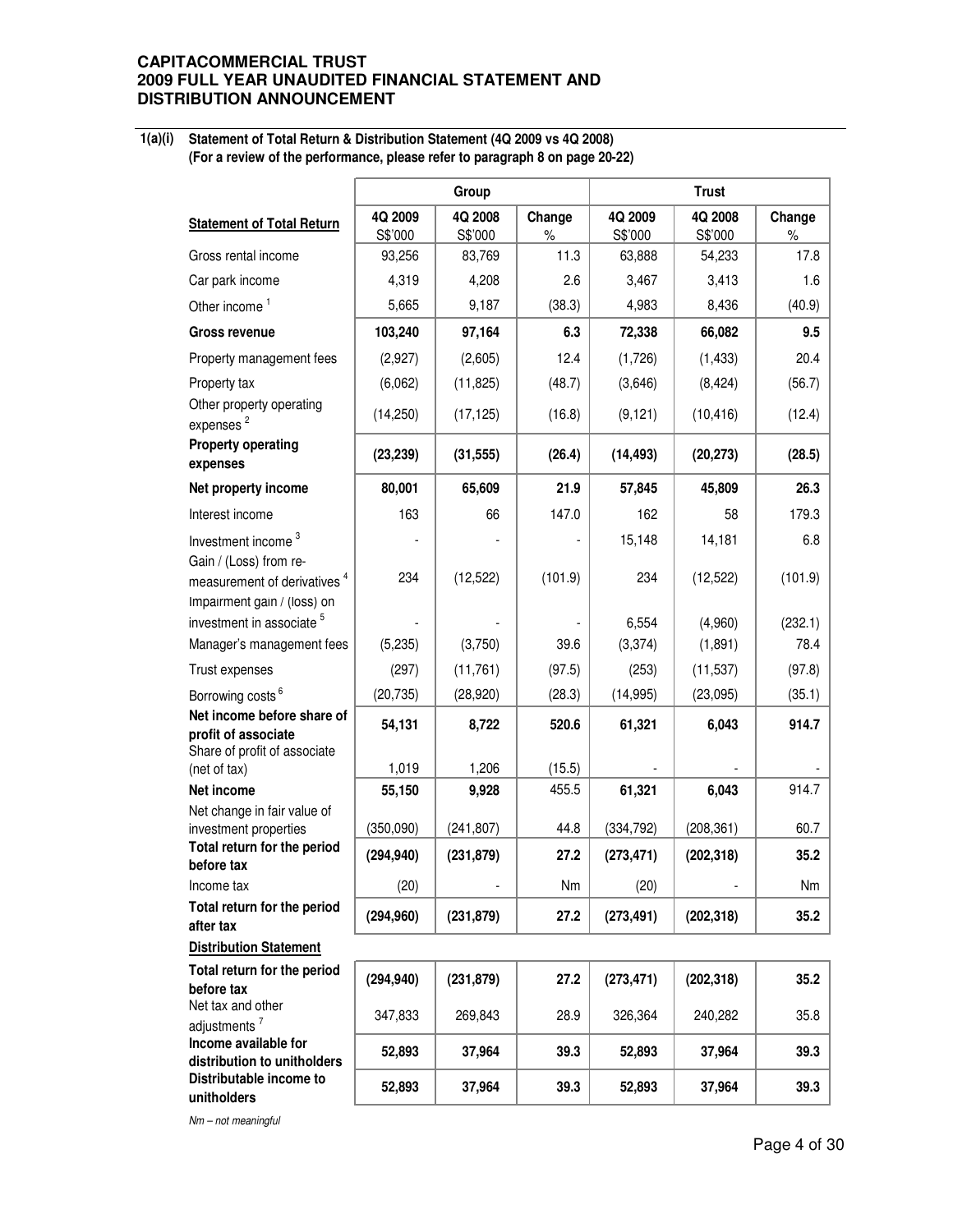### **Footnotes:**

- (1) Included in Other income is yield protection income from CapitaLand Commercial Limited ("CCL") amounting to S\$2.0 million in relation to One George Street ("OGS") for 4Q 2009 (S\$6.0 million for 4Q 2008).
- (2) Included as part of the other property operating expenses are the following:

|                                                             | Group          |                |         | Trust          |                |        |  |
|-------------------------------------------------------------|----------------|----------------|---------|----------------|----------------|--------|--|
|                                                             | 4Q 2009        | <b>4Q 2008</b> | Change  | 4Q 2009        | <b>4Q 2008</b> | Change |  |
|                                                             | <i>S\$'000</i> | <i>S\$'000</i> | %       | <i>S\$'000</i> | <i>S\$'000</i> | %      |  |
| Depreciation and amortisation                               | 871            | 192            | 353.6   | 804            | 89             | 803.4  |  |
| Allowance for doubtful debts and l<br>bad debts written off |                | 115            | (106.1) | 8              | 115            | (93.0) |  |

(3) This relates to the income distribution from RCS Trust.

(4) This relates to the gain / (loss) on the re-measurement of fair value of interest rate swaps.

(5) This relates to assessment of impairment on investment in QCT.

(6) Included in borrowing costs are the following:

|                              |                | Group          |        |                | Trust          |        |
|------------------------------|----------------|----------------|--------|----------------|----------------|--------|
|                              | <b>4Q 2009</b> | <b>4Q 2008</b> | Change | <b>4Q 2009</b> | <b>4Q 2008</b> | Change |
|                              | <i>S\$'000</i> | <i>S\$'000</i> | %      | <i>S\$'000</i> | <i>S\$'000</i> | %      |
| Interest cost                | 17.665         | 20,901         | (15.5) | 12,085         | 15,350         | (21.3) |
| Amortisation and transaction |                |                |        |                |                |        |
| costs                        | 3.070          | 8.019          | (61.7) | 2.910          | 7.745          | (62.4) |
| Total                        | 20.735         | 28,920         | (28.3) | 14,995         | 23.095         | (35.1) |

(7) Included in the net tax and other adjustments are the following:

|                                                                               |                       | Group                 |         |                | Trust          |         |
|-------------------------------------------------------------------------------|-----------------------|-----------------------|---------|----------------|----------------|---------|
| Non-tax deductible/(chargeable)                                               | <b>4Q 2009</b>        | <b>4Q 2008</b>        | Change  | 4Q 2009        | <b>4Q 2008</b> | Change  |
| <i>items:</i>                                                                 | <i><b>S\$'000</b></i> | <i><b>S\$'000</b></i> | %       | <i>S\$'000</i> | <i>S\$'000</i> | %       |
| Manager's management fee                                                      |                       |                       |         |                |                |         |
| payable in units                                                              | 2,873                 | 2,851                 | 0.8     | 1,012          | 992            | 2.0     |
| Trustee's fees                                                                | 193                   | 210                   | (8.1)   | 143            | 159            | (10.1)  |
| Net change in fair value of                                                   |                       |                       |         |                |                |         |
| <i>investment properties</i>                                                  | 350,090               | 241,807               | 44.8    | 334,792        | 208,361        | 60.7    |
| Loss from re-measurement of<br>derivatives<br>Temporary differences and other | (234)                 | 12,522                | (101.9) | (234)          | 12,522         | (101.9) |
| tax adjustments                                                               | (5,089)               | 12,453                | (140.9) | (9, 349)       | 18,248         | (151.2) |
| Net tax adjustments                                                           | 347,833               | 269,843               | 28.9    | 326,364        | 240,282        | 35.8    |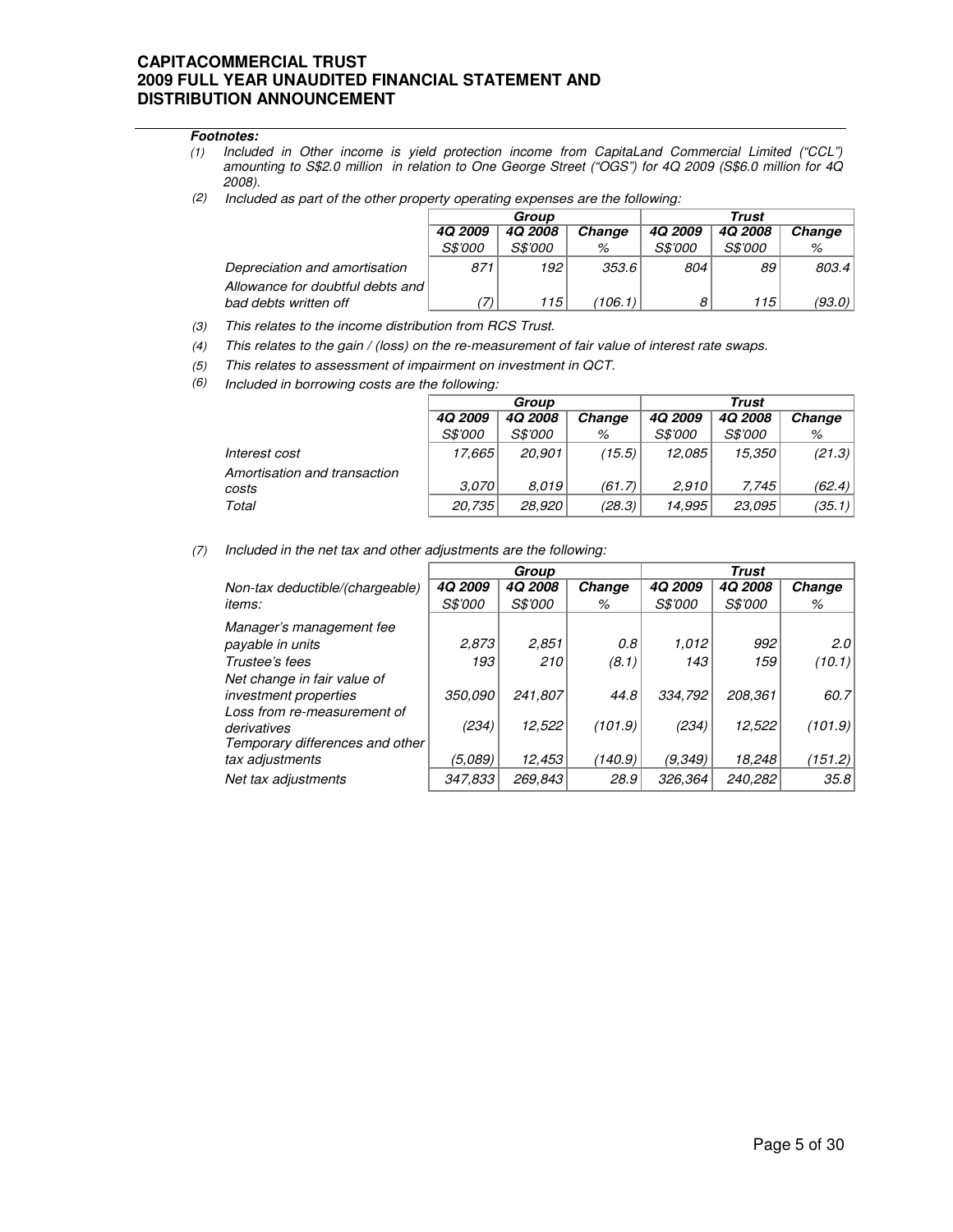### **1(a)(ii) Statement of Total Return & Distribution Statement (FY 2009 vs FY 2008) (For a review of the performance, please refer to paragraph 8 on page 20-22)**

|                                                                     |                      | Group                |         |                      | <b>Trust</b>         |         |
|---------------------------------------------------------------------|----------------------|----------------------|---------|----------------------|----------------------|---------|
| <b>Statement of Total Return</b>                                    | FY 2009              | FY 2008              | Change  | FY 2009              | FY 2008              | Change  |
|                                                                     | S\$'000              | S\$'000              | %       | S\$'000              | S\$'000              | $\%$    |
| Gross rental income                                                 | 364,265              | 296,645              | 22.8    | 249,963              | 184,966              | 35.1    |
| Car park income                                                     | 16,656               | 16,317               | 2.1     | 13,533               | 13,218               | 2.4     |
| Other income <sup>1</sup>                                           | 22,402               | 22,323               | 0.4     | 19,752               | 19,725               | 0.1     |
| <b>Gross revenue</b>                                                | 403,323              | 335,285              | 20.3    | 283,248              | 217,909              | 30.0    |
| Property management fees                                            | (11, 045)            | (9, 102)             | 21.3    | (6, 411)             | (4,593)              | 39.6    |
| Property tax                                                        | (37, 583)            | (42, 353)            | (11.3)  | (25, 293)            | (29,006)             | (12.8)  |
| Other property operating expenses <sup>2</sup>                      | (54, 484)            | (50, 359)            | 8.2     | (36, 023)            | (31, 747)            | 13.5    |
| <b>Property operating expenses</b>                                  | (103, 112)           | (101, 814)           | 1.3     | (67, 727)            | (65, 346)            | 3.6     |
| Net property income                                                 | 300,211              | 233,471              | 28.6    | 215,521              | 152,563              | 41.3    |
| Interest income                                                     | 275                  | 1,092                | (74.8)  | 270                  | 1,038                | (74.0)  |
| Investment income                                                   |                      | 319 <sup>3</sup>     | (100.0) | 65,267 4             | 62,127 5             | 5.1     |
| Gain from re-measurement of<br>derivatives                          | 6,523 6              | 4,688 7              | 39.1    | 6,523 $6$            | 4,688 7              | 39.1    |
| Impairment gain / (loss) on<br>investment in associate <sup>8</sup> |                      |                      |         | 6,554                | (13, 925)            | (147.1) |
| Manager's management fees                                           | (19, 781)            | (16, 305)            | 21.3    | (12, 462)            | (8,965)              | 39.0    |
| Trust expenses                                                      | (2,318)              | (15, 169)            | (84.7)  | (2, 134)             | (14, 764)            | (85.5)  |
| Borrowing costs <sup>9</sup>                                        | (93, 183)            | (84,062)             | 10.9    | (70, 356)            | (61, 249)            | 14.9    |
| Net income before share of profit<br>of associate                   | 191,727              | 124,034              | 54.6    | 209,183              | 121,513              | 72.1    |
| Share of profit of associate (net of<br>$\mathsf{tax}$              | 4,032                | 3,877                | 4.0     |                      |                      |         |
| Net income                                                          | 195,759              | 127,911              | 53.0    | 209,183              | 121,513              | 72.1    |
| Net change in fair value of investment<br>properties                | (1,034,912)          | 203,798              | (607.8) | (932, 782)           | 164,094              | (668.4) |
| Total return for the year before tax                                | (839, 153)           | 331,709              | (353.0) | (723, 599)           | 285,607              | (353.4) |
| Income tax                                                          | $(21)$ <sup>10</sup> | $(35)$ <sup>11</sup> | (40.0)  | $(20)$ <sup>10</sup> | $(35)$ <sup>11</sup> | (42.9)  |
| Total return for the year after tax                                 | (839, 174)           | 331,674              | (353.0) | (723, 619)           | 285,572              | (353.4) |
| <b>Distribution Statement</b>                                       |                      |                      |         |                      |                      |         |
| Total return for the year before tax                                | (839, 153)           | 331,709              | (353.0) | (723, 599)           | 285,607              | (353.4) |
| Net tax and other adjustments <sup>12</sup>                         | 1,037,605            | (178, 662)           | (680.8) | 922,051              | (132, 560)           | (795.6) |
| Income available for distribution to<br>unitholders                 | 198,452              | 153,047              | 29.7    | 198,452              | 153,047              | 29.7    |
| Distributable income to<br>unitholders                              | 198,452              | 153,047              | 29.7    | 198,452              | 153,047              | 29.7    |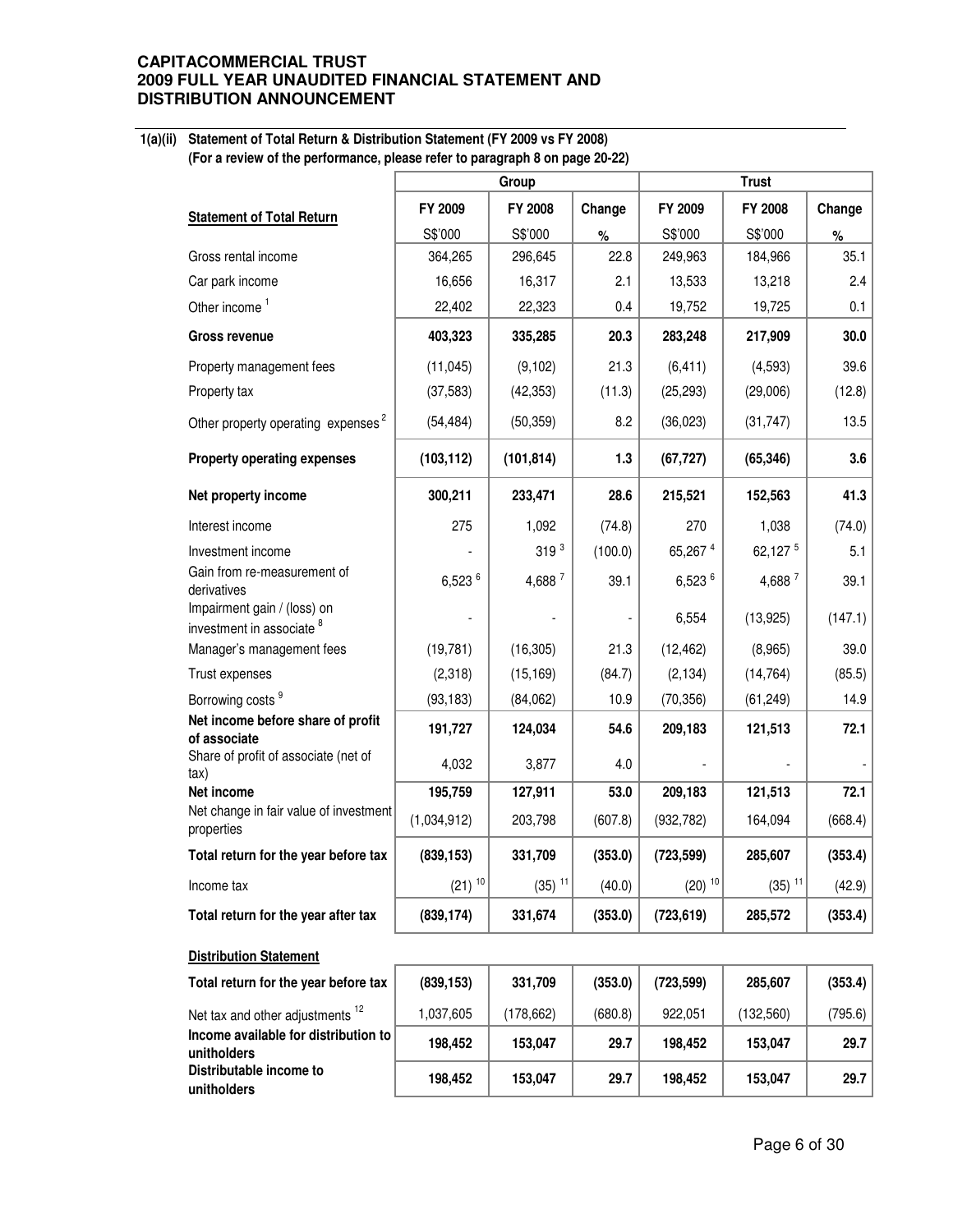### **Footnotes**

- (1) Included in Other income is yield protection income from CapitaLand Commercial Limited ("CCL") amounting to S\$9.3 million for FY 2009 (S\$12.0 million for FY 2008) for OGS. Please refer to footnote (1) on page 5 for more details.
- (2) Included as part of the other property operating expenses are the following:

|                                  |                | Group          |        |                | Trust          |            |
|----------------------------------|----------------|----------------|--------|----------------|----------------|------------|
|                                  | <b>FY 2009</b> | <b>FY 2008</b> | Change | FY 2009        | <b>FY 2008</b> |            |
|                                  | <i>S\$'000</i> | <i>S\$'000</i> | %      | <i>S\$'000</i> | <i>S\$'000</i> | Change $%$ |
| Depreciation and amortisation    | 2,638          | 811            | 225.3  | 2.279          | 495'           | 360.4      |
| Allowance for doubtful debts and |                |                |        |                |                |            |
| bad debts written off            | 180            | 213            | (15.5) | 77             | 213            | (63.8) $ $ |

- (3) This relates to the interest income from Aragorn ABS Berhad ("Aragorn"), the special purpose vehicle which owned Wisma Technip, an office building in Kuala Lumpur, Malaysia, but Aragorn has since been divested.
- (4) This relates to the income distribution from RCS Trust and QCT.
- (5) This relates to the income distribution from RCS Trust and QCT, and interest income from Aragorn.
- (6) This relates to the gain on the re-measurement of fair value of interest rate swaps.
- (7) This relates to the net gain on the re-measurement of fair values of interest rate swaps and the derivative liability arising from the convertible bonds.
- (8) This relates to the assessment of impairment on investment in QCT.
- (9) Included in borrowing costs are the following :

|                                    |                | Group          |        |                |                |            |
|------------------------------------|----------------|----------------|--------|----------------|----------------|------------|
|                                    | FY 2009        | <b>FY 2008</b> | Change | <b>FY 2009</b> | <b>FY 2008</b> |            |
|                                    | <i>S\$'000</i> | <i>S\$'000</i> | %      | <i>S\$'000</i> | <i>S\$'000</i> | Change $%$ |
| Interest cost <sup>(9a)</sup>      | 77.544         | 66.818         | 16.1   | 55.409         | 44,818         | 23.6       |
| Amortisation and transaction costs | 15,639         | 17.244         | (9.3)  | 14,947         | 16,431         | (9.0)      |
| Total                              | 93,183         | 84,062         | 10.9   | 70,356         | 61,249         | 14.9       |

- (9a) Higher interest cost following the draw down of loans, issuance of fixed rate notes and Convertible Bonds during 2008. FY 2009 shows a full period cost.
- (10) Relates to prior year tax adjustment made for YA 2005 and YA 2009.
- (11) Relates to tax provision made in respect of foreign interest income which has been remitted to Singapore in the year.
- (12) Included in the net tax adjustments are the following:

|                                                                                     |           | Group          |         |                | <b>Trust</b>   |          |
|-------------------------------------------------------------------------------------|-----------|----------------|---------|----------------|----------------|----------|
| Non-tax deductible/(chargeable)                                                     | FY 2009   | <b>FY 2008</b> | Change  | FY 2009        | <b>FY 2008</b> |          |
| <i>items:</i>                                                                       | S\$'000   | <i>S\$'000</i> | %       | <i>S\$'000</i> | <i>S\$'000</i> | Change % |
| Manager's management fee payable<br>in units                                        | 11,338    | 9,240          | 22.7    | 4,019          | 1,900          | 111.5    |
| Trustee's fees                                                                      | 782       | 781            | 0.1     | 585            | 578            | 1.2      |
| Net change in fair value of<br>investment properties<br>Gain from re-measurement of | 1.034,912 | (203, 798)     | (607.8) | 932,782        | (164.094)      | (668.4)  |
| derivatives<br>Temporary differences and other tax                                  | (6, 523)  | (4,688)        | 39.1    | (6, 523)       | (4,688)        | 39.1     |
| adjustments                                                                         | (2,904)   | 19,803         | (114.7) | (8, 812)       | 33,744         | (126.1)  |
| Net tax adjustments                                                                 | 1.037.605 | (178, 662)     | (680.8) | 922,051        | (132, 560)     | (795.6)  |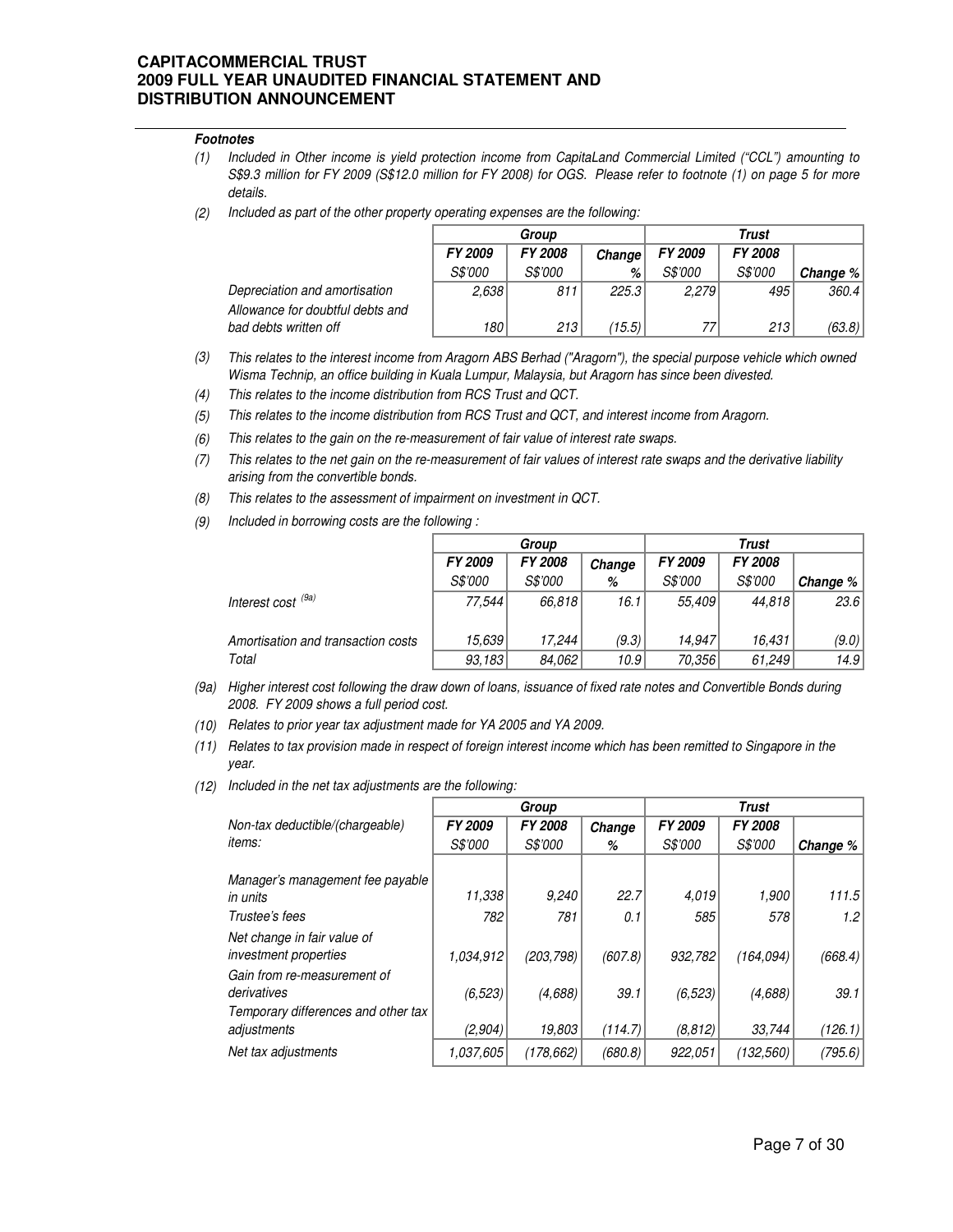# **1(b)(i) Balance Sheet as at 31 December 2009 vs 31 December 2008**

|                                             |               | Group         |        |               | <b>Trust</b> |        |
|---------------------------------------------|---------------|---------------|--------|---------------|--------------|--------|
|                                             | <b>Dec-09</b> | <b>Dec-08</b> | Change | <b>Dec-09</b> | Dec-08       | Change |
|                                             | S\$'000       | S\$'000       | %      | S\$'000       | S\$'000      | $\%$   |
| <b>Non-current assets</b>                   |               |               |        |               |              |        |
| Plant and equipment                         | 1,391         | 1,267         | 9.8    | 934           | 605          | 54.4   |
| Investment properties <sup>1</sup>          | 5,519,500     | 6,710,600     | (17.7) | 3,989,500     | 5,093,600    | (21.7) |
| Investment in subsidiary <sup>2</sup>       |               |               |        |               |              |        |
| Investment in associate <sup>3</sup>        | 62,630        | 63,886        | (2.0)  | 51,479        | 44,925       | 14.6   |
| Investment in joint venture <sup>4</sup>    |               |               |        | 809,204       | 801,886      | 0.9    |
| Other investment <sup>5</sup>               | 12,077        | 10,212        | 18.3   | 12,077        | 10,212       | 18.3   |
| <b>Total non-current assets</b>             | 5,595,598     | 6,785,965     | (17.5) | 4,863,194     | 5,951,228    | (18.3) |
| <b>Current assets</b>                       |               |               |        |               |              |        |
| Asset held for sale <sup>6</sup>            | 182,500       |               | Nm     | 182,500       |              | Nm     |
| Trade and other receivables <sup>7</sup>    | 9,416         | 18,743        | (49.8) | 21,401        | 27,749       | (22.9) |
| Cash and cash equivalents <sup>8</sup>      | 312,458       | 66,683        | 368.6  | 299,429       | 62,232       | 381.1  |
| <b>Total current assets</b>                 | 504,374       | 85,426        | 490.4  | 503,330       | 89,981       | 459.4  |
|                                             |               |               |        |               |              |        |
| <b>Total assets</b>                         | 6,099,972     | 6,871,391     | (11.2) | 5,366,524     | 6,041,209    | (11.2) |
| <b>Current liabilities</b>                  |               |               |        |               |              |        |
| Trade and other payables                    | 90,564        | 96,811        | (6.5)  | 60,870        | 70,185       | (13.3) |
| Short-term borrowings <sup>9</sup>          | 235,000       | 696,042       | (66.2) | 235,000       | 696,042      | (66.2) |
| Provision for taxation                      | 338           | 702           | (51.9) | 338           | 702          | (51.9) |
| <b>Total current liabilities</b>            | 325,902       | 793,555       | (58.9) | 296,208       | 766,929      | (61.4) |
| <b>Non-current liabilities</b>              |               |               |        |               |              |        |
| Long-term borrowings <sup>10</sup>          | 1,405,647     | 1,514,830     | (7.2)  | 701,651       | 645,624      | 8.7    |
| Long-term borrowings from                   |               |               |        |               |              |        |
| subsidiary                                  |               |               |        | 150,000       | 335,000      | (55.2) |
| Derivative liabilities <sup>11</sup>        | 19,616        | 26,140        | (25.0) | 19,616        | 26,140       | (25.0) |
| Debt securities <sup>12</sup>               | 363,211       | 350,700       | 3.6    | 363,211       | 350,700      | 3.6    |
| Non-current portion of security<br>deposits | 29,187        | 31,275        | (6.7)  | 21,553        | 21,049       | 2.4    |
| <b>Total non-current liabilities</b>        | 1,817,661     | 1,922,945     | (5.5)  | 1,256,031     | 1,378,513    | (8.9)  |
|                                             |               |               |        |               |              |        |
| <b>Total liabilities</b>                    | 2,143,563     | 2,716,500     | (21.1) | 1,552,239     | 2,145,442    | (27.6) |
| Net assets                                  | 3,956,409     | 4,154,891     | (4.8)  | 3,814,285     | 3,895,767    | (2.1)  |
| Represented by:                             |               |               |        |               |              |        |
| Unitholders' funds                          | 3,956,409     | 4,154,891     | (4.8)  | 3,814,285     | 3,895,767    | (2.1)  |

Nm – not meaningful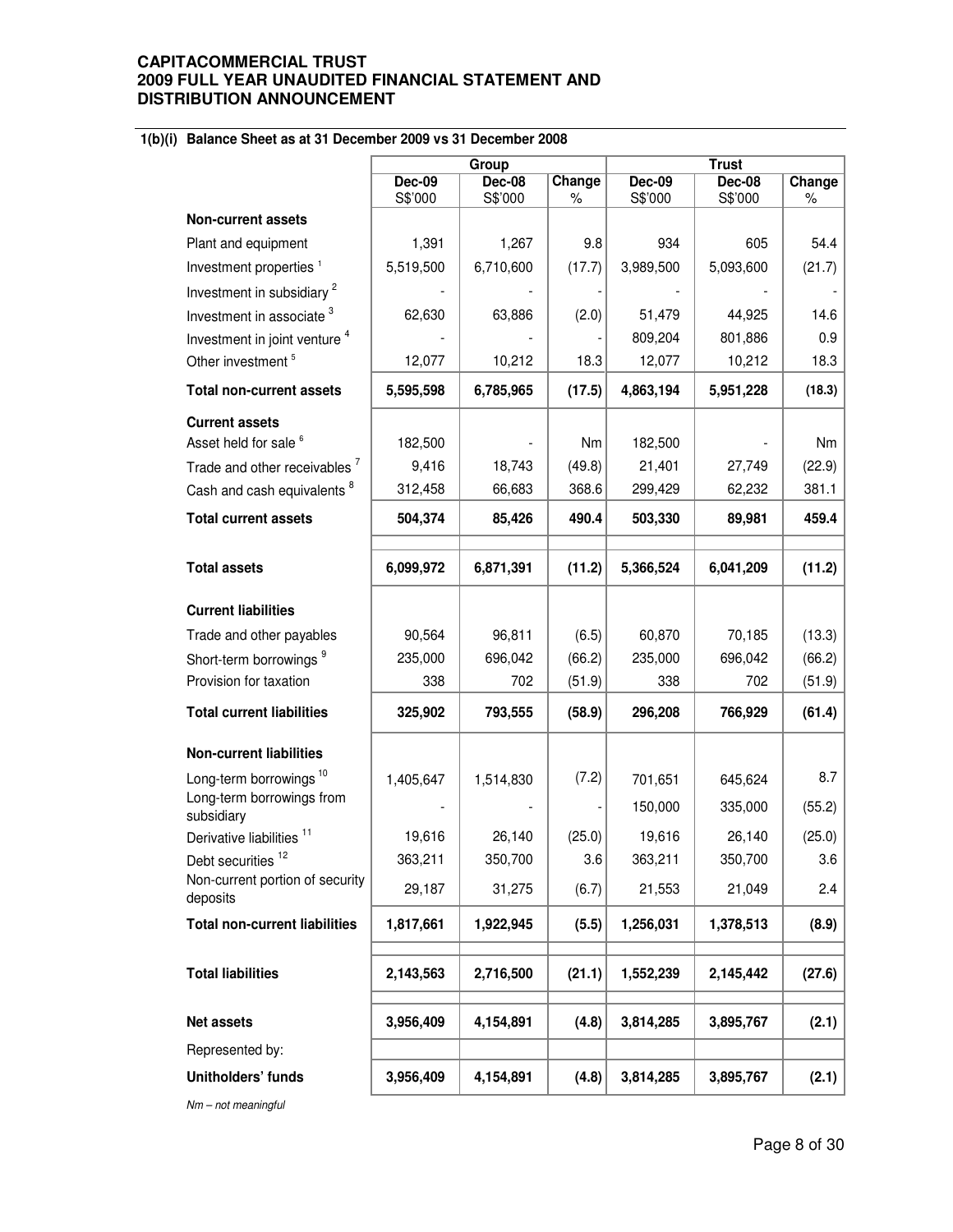### **Footnotes:**

| (1) | The decrease was primarily due to net decrease in property values (between December 2008 and           |
|-----|--------------------------------------------------------------------------------------------------------|
|     | December 2009) based on the independent market valuations of the properties on 22 May 2009 and 31      |
|     | December 2009, as well as the reclassification of Robinson Point from Investment Properties under Non- |
|     | Current Assets to an Asset held for sale under Current Assets as at 31 December 2009. CCT              |
|     | announced the signing of a sale and purchase agreement dated 19 January 2010 for the sale of           |
|     | Robinson Point for a price of S\$203.25 million. The reclassification is in accordance with the        |
|     | requirement of Financial Reporting Standard 105 Non-Current Assets Held for Sale and Discontinued      |
|     | Operations.                                                                                            |
|     |                                                                                                        |

- (2) This relates to the 100% investment in CCT MTN of \$1.
- (3) This relates to the 30% investment in QCT. A write back of impairment of S\$6.5m at the Trust level in FY 2009 has resulted to the increase in value of investment as at 31 December 2009 as compared to 31 December 2008.
- (4) This relates to the 60% joint venture interest in RCS Trust.
- (5) This relates to the investment in MCDF.
- (6) This relates to the reclassification of Robinson Point from Investment Property, please also refer to footnote (1) above.
- (7) Included in Trade and other receivables as at December 2009 is an amount of S\$4.5 million due from CapitaLand Commercial Limited ("CCL") in relation to the income support for One George Street ("OGS") for the 6 months ended 31 December 2009. The amount is lower than the S\$12.0 million for the period 11 July 2008 to 31 December 2008 due to increase in rental income arising from positive rent reversions and therefore, lesser income support is required from CCL.

Pursuant to the terms of the sale and purchase agreement of OGS with the vendor, a Deed of Yield Protection has been entered into with CCL whereby the latter will provide an income support to the Trust in the event the net property income from OGS is less than 4.25% per annum of the purchase consideration of S\$1,165.0 million for a period of 5 years from the date of completion of purchase on 11 July 2008 ("yield protection")

- (8) Increase in Cash and cash equivalents was mainly due to the balance of proceeds from the Rights Issue and fixed rate notes issuance on 10 December 2009. A portion of the cash may be used for repayment of borrowings in the future.
- (9) Movement in Short-term borrowings is due mainly to:
	- a) total of S\$696.0 million loan being refinanced in March 2009 and June 2009 and classified to Longterm borrowings;
	- b) S\$235.0 million fixed rate notes due in 2010 has been reclassified from Long-term borrowings to Short-term borrowings;
- (10) Movement in Long-term borrowings is due mainly to:
	- a) S\$650.0 million loan due in June 2010 which has been prepaid in the year.
	- b) total of S\$696.0 million loan being refinanced in March 2009 and June 2009 and classified to Longterm borrowings;
	- c) S\$235.0 million fixed rate notes due in 2010 has been reclassified from Long-term borrowings to Short-term borrowings;
	- d) S\$50.0 million new issuance on 10 December 2009 of fixed rate notes due in 2013;
	- e) S\$29.8 million net drawdown of borrowings.
- (11) This relates to the fair value of the interest rate swaps. The amount as at 31 December 2008 has been reclassified from Current liability to Non-current liability following amended FRS 1 which came into effect on 1 January 2009.
- (12) This relates to the debt portion of the S\$370.0 million convertible bonds issued carried at amortised cost.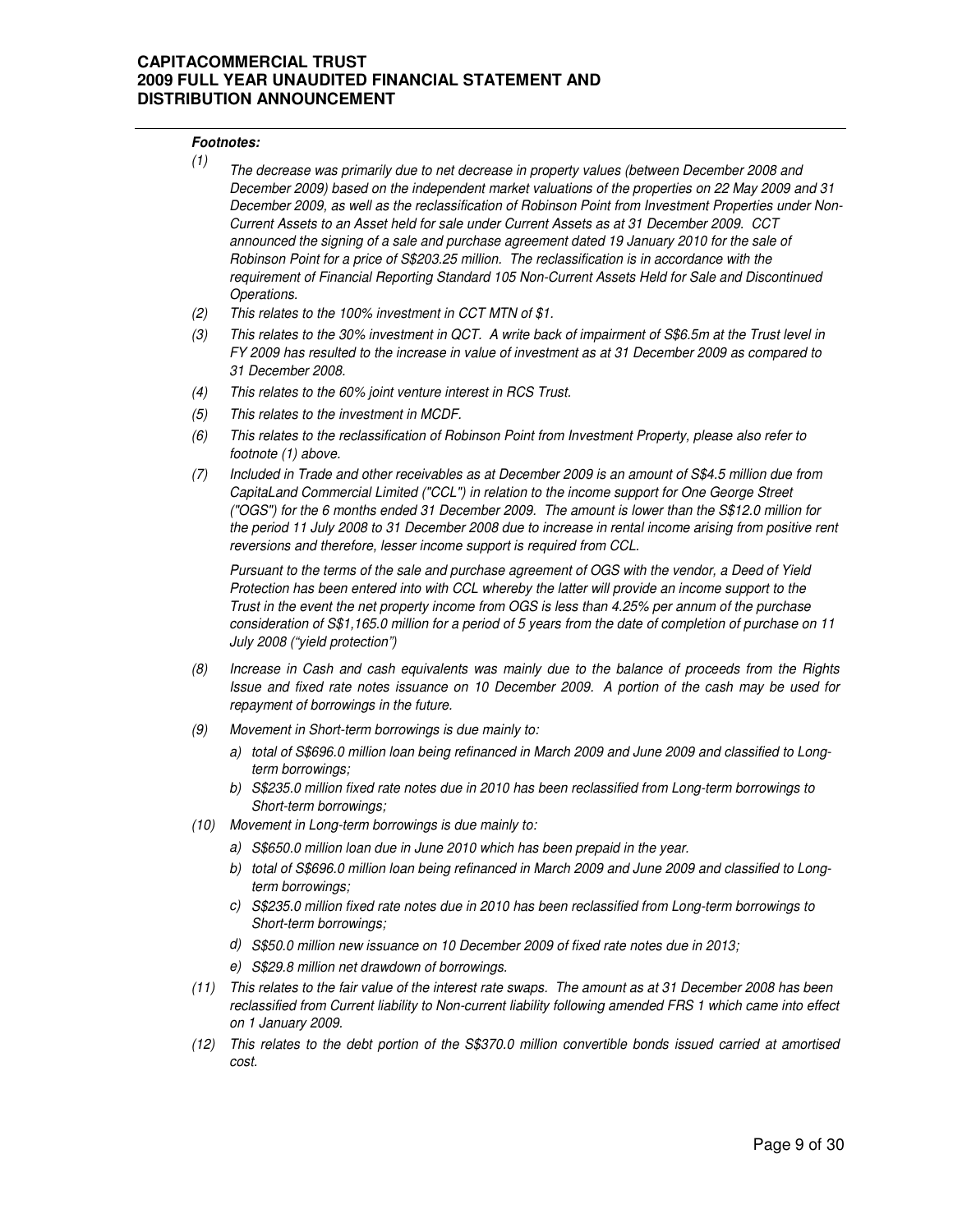|                                                                                                                                   | Group                 |                      |              |                     | <b>Trust</b>        |              |
|-----------------------------------------------------------------------------------------------------------------------------------|-----------------------|----------------------|--------------|---------------------|---------------------|--------------|
|                                                                                                                                   | <b>Dec-09</b>         | Dec-08               | Change       | <b>Dec-09</b>       | Dec-08              | Change       |
|                                                                                                                                   | S\$'000               | S\$'000              | $\%$         | S\$'000             | S\$'000             | %            |
| <b>Secured borrowings</b><br>Amount repayable after one<br>year<br>Less: Unamortised portion of<br>fees and expenses incurred for | 1,267,650<br>(12,004) | 1,185,800<br>(5,971) | 6.9<br>101.0 | 712,651<br>(11,001) | 650,000<br>(4, 377) | 9.6<br>151.3 |
| debt raising exercise                                                                                                             |                       |                      |              |                     |                     |              |
|                                                                                                                                   | 1,255,646             | 1,179,829            | 6.4          | 701,650             | 645,623             | 8.7          |
| Amount repayable within one<br>year                                                                                               |                       | 656,042              | (100.0)      |                     | 656,042             | (100.0)      |
| Total                                                                                                                             | 1,255,646             | 1,835,871            | (31.6)       | 701,650             | 1,301,665           | (46.1)       |
| <b>Unsecured borrowings</b>                                                                                                       |                       |                      |              |                     |                     |              |
| Amount repayable after one<br>year<br>Less: Unamortised portion of                                                                | 517,804               | 691,665              | (25.1)       | 517,804             | 691,665             | (25.1)       |
| fees and expenses incurred for<br>debt raising exercise                                                                           | (4, 592)              | (5,964)              | (23.0)       | (4,592)             | (5,964)             | (23.0)       |
|                                                                                                                                   | 513,212               | 685,701              | (25.2)       | 513,212             | 685,701             | (25.2)       |
| Amount repayable in one year<br>or less, or on demand                                                                             | 235,000               | 40,000               | 487.5        | 235,000             | 40,000              | 487.5        |
| Total                                                                                                                             | 748,212               | 725,701              | 3.1          | 748,212             | 725,701             | 3.1          |
| Grand total                                                                                                                       | 2,003,858             | 2,561,572            | (21.8)       | 1,449,862           | 2,027,366           | (28.5)       |

## **1(b)(ii) Aggregate amount of borrowings (including debt securities)**

### **Details of any collaterals**

- 1) As security for the secured long term borrowings of S\$570.0 million, CCT has granted in favour of the lenders the following:
	- (i) a mortgage over Capital Tower;
	- (ii) an assignment of the insurance policies relating to Capital Tower;
	- (iii) an assignment of all the rights, benefit, title and interest of CCT in relation to Property Sale Agreements and Tenancy Agreements (including Net Sale Proceeds and Rental Proceeds) and the Accounts relating to Capital Tower; and
	- (iv) a fixed and floating charge over all assets in connection with Capital Tower.
- 2) As security for the secured long term borrowings of S\$142.7 million, CCT has granted in favour of the lenders the following:
	- (i) a mortgage over HSBC Building;
	- (ii) an assignment of the insurance policies relating to HSBC Building;
	- (iii) an assignment of all the rights, benefit, title and interest of CCT in relation to Property Sale Agreements and Tenancy Agreements (including Net Sale Proceeds and Rental Proceeds) and the Accounts relating to HSBC Building; and
	- (iv) a fixed and floating charge over all assets in connection with HSBC Building.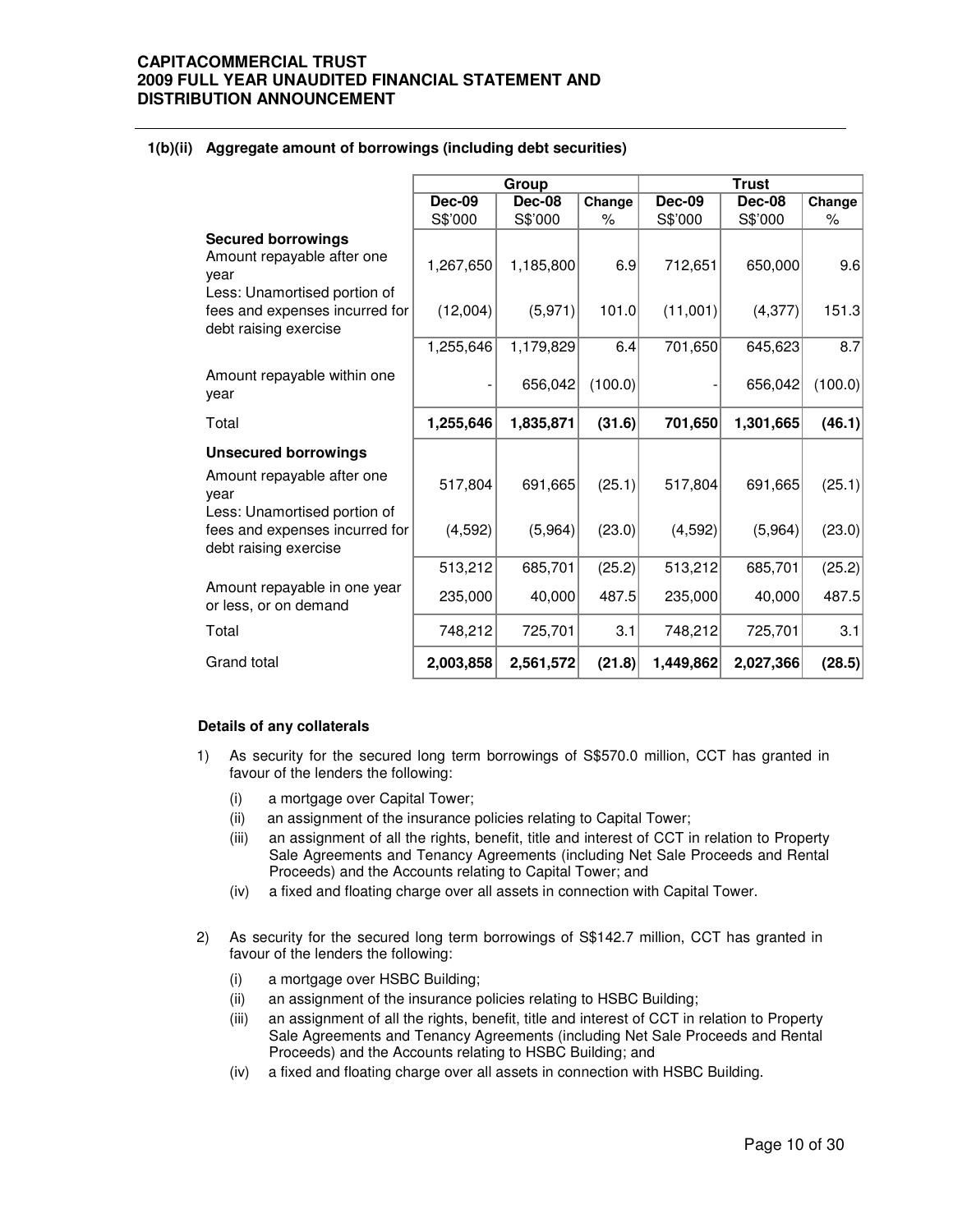- 3) As security for the secured long term borrowings of S\$866.0 million and a revolving credit facility of S\$164.0 million of which S\$59.0 million has been drawn down as at 31 December 2009 (CCT's 60% interest is S\$519.6 million and S\$35.4 million respectively), RCS Trust has granted in favour of the lender the following:
	- (i) a mortgage over Raffles City which comprises Raffles City Tower, Raffles City Shopping Centre, Swissotel The Stamford, Fairmont Hotel and the Raffles City Convention Centre;
	- (ii) an assignment of the insurance policies relating to Raffles City;
	- (iii) an assignment of the agreements relating to the management of Raffles City;
	- (iv) an assignment and charge of the rental proceeds and tenancy agreements of units in Raffles City; and
	- (v) a fixed and floating charge over certain assets of RCS Trust relating to Raffles City.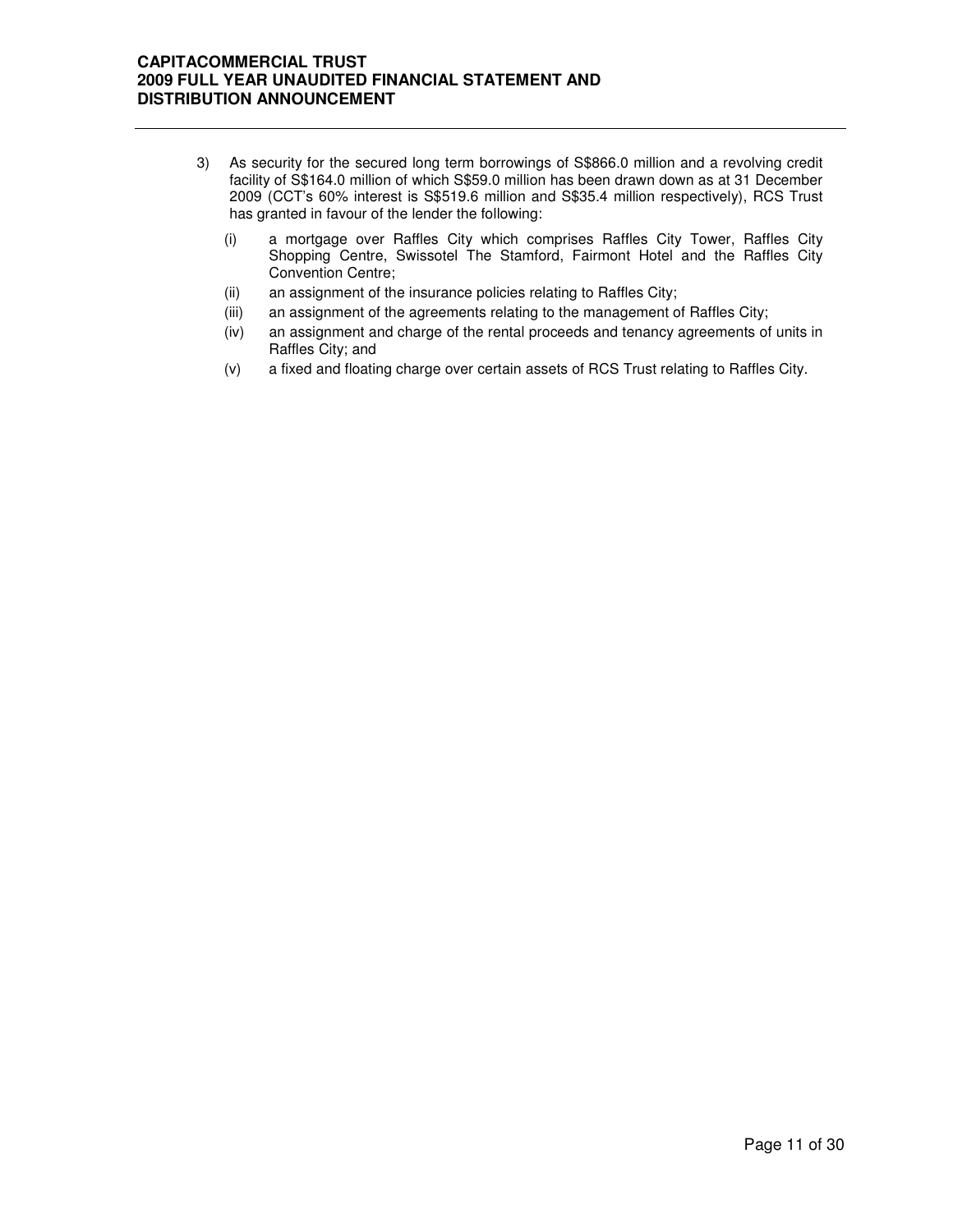### **1(c)(i) Cash flow statement (4Q 2009 vs 4Q 2008)**

|                                                        | Group         |            |  |
|--------------------------------------------------------|---------------|------------|--|
|                                                        | 4Q 2009       | 4Q 2008    |  |
|                                                        | S\$'000       | S\$'000    |  |
| <b>Operating activities</b>                            |               |            |  |
| Total return for the period before tax                 | (294, 940)    | (231, 879) |  |
| <b>Adjustments for</b>                                 |               |            |  |
| Share of profit of associate (net of tax)              | (1,019)       | (1,206)    |  |
| Amortisation of lease incentives                       | 661           |            |  |
| Borrowing costs                                        | 20,735        | 28,920     |  |
| Depreciation of plant and equipment                    | 210           | 192        |  |
| Allowance for doubtful debts and bad debts written off | (7)           | 115        |  |
| Interest income                                        | (163)         | (66)       |  |
| Loss / (Gain) on re-measurement of derivatives         | (234)         | 12,522     |  |
| Net change in fair value of investment properties      | 350,090       | 241,807    |  |
| Manager's management fees payable in units             | 2,873         | 2,851      |  |
| Operating income before working capital changes        | 78,206        | 53,256     |  |
| Changes in working capital                             |               |            |  |
| Trade and other receivables                            | (2,969)       | (6, 594)   |  |
| Trade and other payables                               | 2,983         | 24,005     |  |
| Security deposits                                      | 1,085         | 363        |  |
| Cash generated from operations                         | 79,305        | 71,030     |  |
| Tax paid                                               | (383)         | 0          |  |
| Net Cash generated from operating activities           | 78,922        | 71,030     |  |
| <b>Investing activities</b>                            |               |            |  |
| Capital expenditure on investment properties           | (11, 368)     | (9,590)    |  |
| Interest received                                      | 158           | 76         |  |
| Progress payment on Wilkie Edge                        |               | (87, 382)  |  |
| Purchase of plant and equipment                        |               | (416)      |  |
| Cash flows from investing activities                   | (11, 210)     | (97, 312)  |  |
|                                                        |               |            |  |
| <b>Financing activities</b>                            |               |            |  |
| Borrowing costs paid                                   | (14, 742)     | (22, 434)  |  |
| Issue expenses paid                                    | (196)         |            |  |
| Repayment of interest bearing borrowings               | (10,000)<br>1 |            |  |
| Proceeds from interest bearing borrowings              | 53,600<br>2   | 43,000     |  |
| Cash flows from financing activities                   | 28,662        | 20,566     |  |
| Increase in cash and cash equivalents                  | 96,374        | (5,716)    |  |
| Cash and cash equivalents at beginning of period       | 216,084       | 72,399     |  |
| Cash and cash equivalents at end of period             | 312,458       | 66,683     |  |

r

### **Footnotes:**

- 1) This relates to the S\$10.0 million prepayment of the S\$580.0 million secured three-year term bank loan on 16 December 2009.
- 2) This relates to the issuance of S\$50.0 million fixed rate notes due 2013 on 10 December 2009 and draw down of S\$3.6 million from the revolving credit facility for RCS Trust (CCT's 60% share).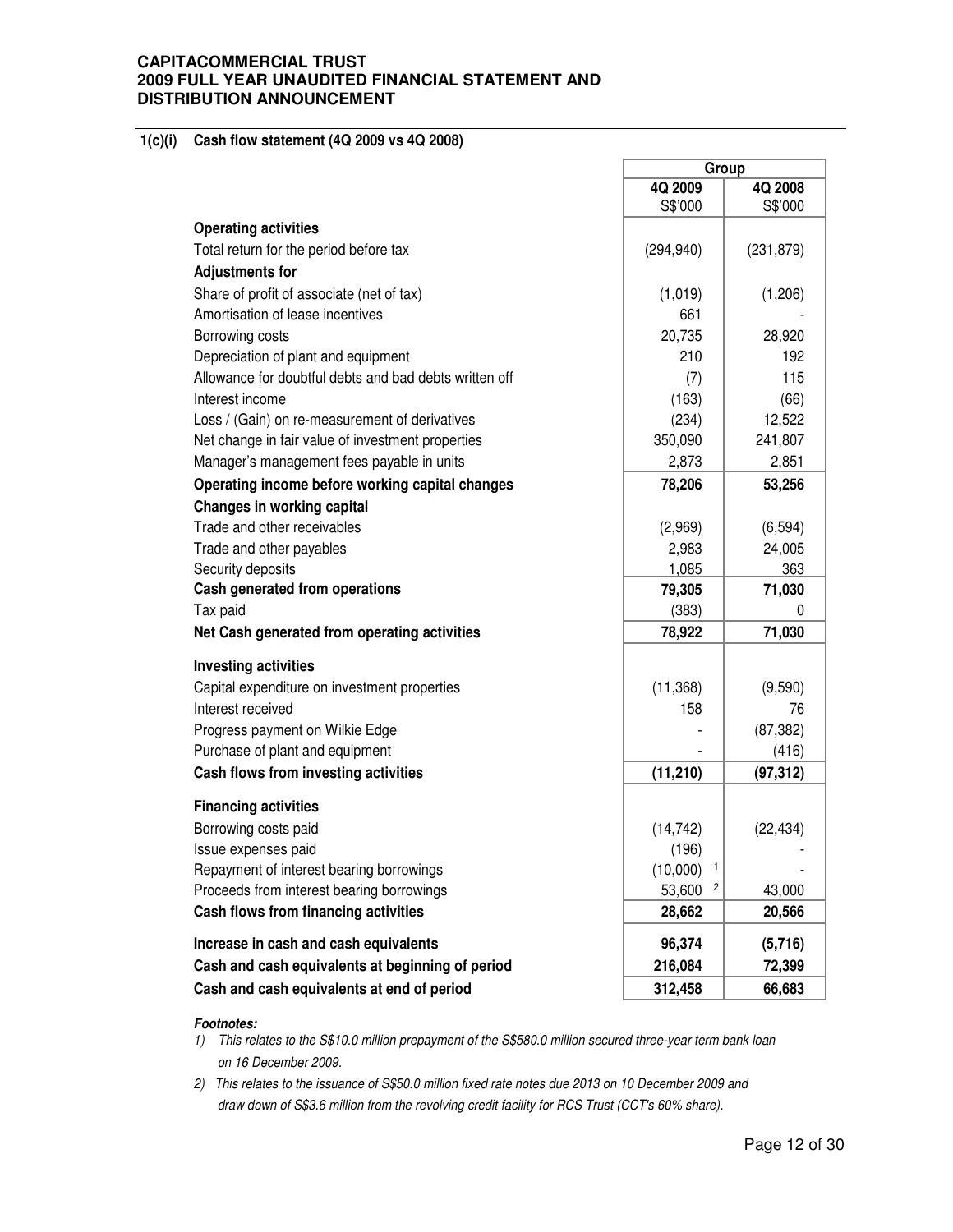### **1(c)(ii) Cash flow statement (FY 2009 vs FY 2008)**

|                                                                    | Group                |                |  |
|--------------------------------------------------------------------|----------------------|----------------|--|
|                                                                    | FY 2009              | <b>FY 2008</b> |  |
|                                                                    | S\$'000              | S\$'000        |  |
| <b>Operating activities</b>                                        |                      |                |  |
| Total return for the period before tax                             | (839, 153)           | 331,709        |  |
|                                                                    |                      |                |  |
| <b>Adjustments for</b>                                             |                      |                |  |
| Share of profit of associate (net of tax)                          | (4,032)              | (3,877)        |  |
| Allowance for doubtful receivable                                  | 180                  | 213            |  |
| Amortisation of lease incentives                                   | 1,775                | 163            |  |
| Borrowing costs                                                    | 93,183               | 84,062         |  |
| Depreciation of plant and equipment                                | 863                  | 648            |  |
| Foreign exchange difference                                        | 380                  | 571            |  |
| Investment Income                                                  |                      | (319)          |  |
| Interest income                                                    | (275)                | (1,092)        |  |
| Gain on re-measurement of derivatives                              | (6, 523)             | (4,688)        |  |
| Manager's management fees payable in units                         | 11,338               | 9,240          |  |
| Net change in fair value of investment properties                  | 1,034,912            | (203, 798)     |  |
| Operating income before working capital changes                    | 292,648              | 212,832        |  |
| Changes in working capital                                         |                      |                |  |
| Trade and other receivables                                        | 7,375                | (14, 247)      |  |
| Trade and other payables                                           | (7, 489)             | 32,194         |  |
| Security deposits                                                  | 3,973                | 14,884         |  |
| Cash generated from operations                                     | 296,507              | 245,663        |  |
| Tax paid                                                           | (385)                |                |  |
| Net Cash generated from operating activities                       | 296,122              | 245,663        |  |
|                                                                    |                      |                |  |
| <b>Investing activities</b>                                        |                      |                |  |
| Capital expenditure on investment properties                       | (26, 312)            | (32, 749)      |  |
| Investment in MCDF                                                 | (1,865)              | (2, 448)       |  |
| Interest received                                                  | 271                  | 1,112          |  |
| Distribution received from associate                               | 3,465                | 2,345          |  |
| Investment Income received                                         |                      | 319            |  |
| Net cash outflow from purchase of investment properties (including |                      |                |  |
| acquisition costs)                                                 |                      | (1, 166, 054)  |  |
| Progress payment on purchase of Wilkie Edge                        |                      | (130,082)      |  |
| Purchase of plant and equipment                                    | (987)                | (822)          |  |
| Cash flows from investing activities                               | (25, 428)            | (1,328,379)    |  |
|                                                                    |                      |                |  |
| <b>Financing activities</b>                                        |                      |                |  |
| Borrowing costs paid                                               | (91, 547)            | (77, 340)      |  |
| Distribution to unitholders                                        | (174, 679)           | (133, 845)     |  |
| Issue expenses                                                     | (22, 797)            |                |  |
| Proceeds from rights issue                                         | 828,296              |                |  |
| Repayment of interest bearing borrowings                           | $(1,441,042)^{-1}$   | (86, 100)      |  |
| Proceeds from interest bearing borrowings                          | 876,850 <sup>2</sup> | 1,041,200      |  |
| Proceeds from issuance of convertible bonds                        |                      | 370,000        |  |
| Cash flows from financing activities                               | (24, 919)            | 1,113,915      |  |
| Increase in cash and cash equivalents                              | 245,775              | 31,199         |  |
| Cash and cash equivalents at beginning of period                   | 66,683               | 35,484         |  |
| Cash and cash equivalents at end of period                         |                      |                |  |
|                                                                    | 312,458              | 66,683         |  |

### **Footnotes:**

1) This relates to the following term loans which have been repaid in the year:-

- S\$580.0 million term loan from Silver Loft that has been repaid in March 2009;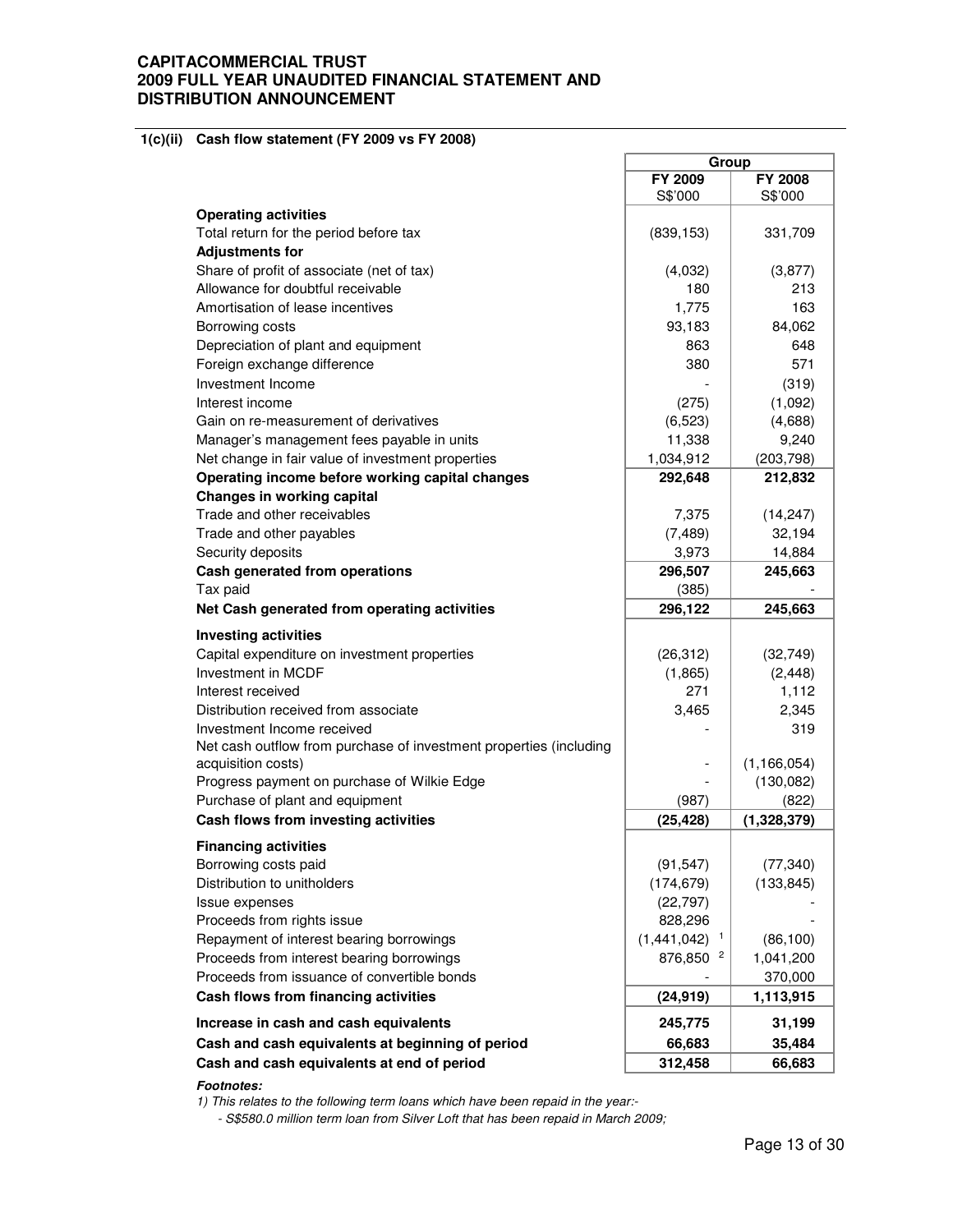- S\$650.0 million secured two-year term bank loan due in June 2010 prepaid in the year;
- S\$121.0 million of the short term borrowings which has been refinanced on 30 June 2009;
- S\$80.0 million of the short term borrowings which has been repaid on 3Q 09; and
- S\$10.0 million of the S\$580.0 million secured three-year term bank loan prepaid on 16 December 2009.
- 2) This relates to the following draw downs in the year:-
	- S\$580.0 million secured three-year term bank loan in March 2009;
	- S\$142.7 million secured two-year term bank loan on 30 June 2009;
	- S\$50.0 million fixed rate notes due 2013 issued on 10 December 2009;
	- S\$19.2 million from the revolving credit facility for RCS Trust (CCT's 60% share); and
	- S\$85.0 million of the short term borrowings .

### **1(d)(i) Statement of changes in unitholders' funds (4Q 2009 vs 4Q 2008)**

|                                                                               | Group      |            | <b>Trust</b> |            |
|-------------------------------------------------------------------------------|------------|------------|--------------|------------|
|                                                                               | 4Q 2009    | 4Q 2008    | 4Q 2009      | 4Q 2008    |
|                                                                               | S\$'000    | S\$'000    | S\$'000      | S\$'000    |
| Balance as at beginning of period                                             | 4,248,915  | 4,382,760  | 4,085,061    | 4,093,988  |
| <b>Operations</b>                                                             |            |            |              |            |
| Net decrease in net assets resulting from<br>operations                       | (294,960)  | (231, 879) | (273, 491)   | (202, 318) |
| Unitholders' transactions                                                     |            |            |              |            |
| Creation of new units:                                                        |            |            |              |            |
| - Acquisition fee                                                             |            | 1,370      |              | 1,370      |
| - Manager's management fee                                                    | 2,911      | 2,727      | 2,911        | 2,727      |
| Issue expenses                                                                | (196)      |            | (196)        |            |
| Net increase in net assets resulting                                          |            |            |              |            |
| from unitholders' transactions                                                | 2,715      | 4,097      | 2,715        | 4,097      |
| Movement in translation reserve                                               |            |            |              |            |
| <b>Translation reserves</b>                                                   | (261)      | (87)       |              |            |
| Net decrease in net assets resulting<br>from movement in translation reserves | (261)      | (87)       |              |            |
| Total decrease in net assets                                                  | (292, 506) | (227, 869) | (270, 776)   | (198, 221) |
| Balance as at end of period                                                   | 3,956,409  | 4,154,891  | 3,814,285    | 3,895,767  |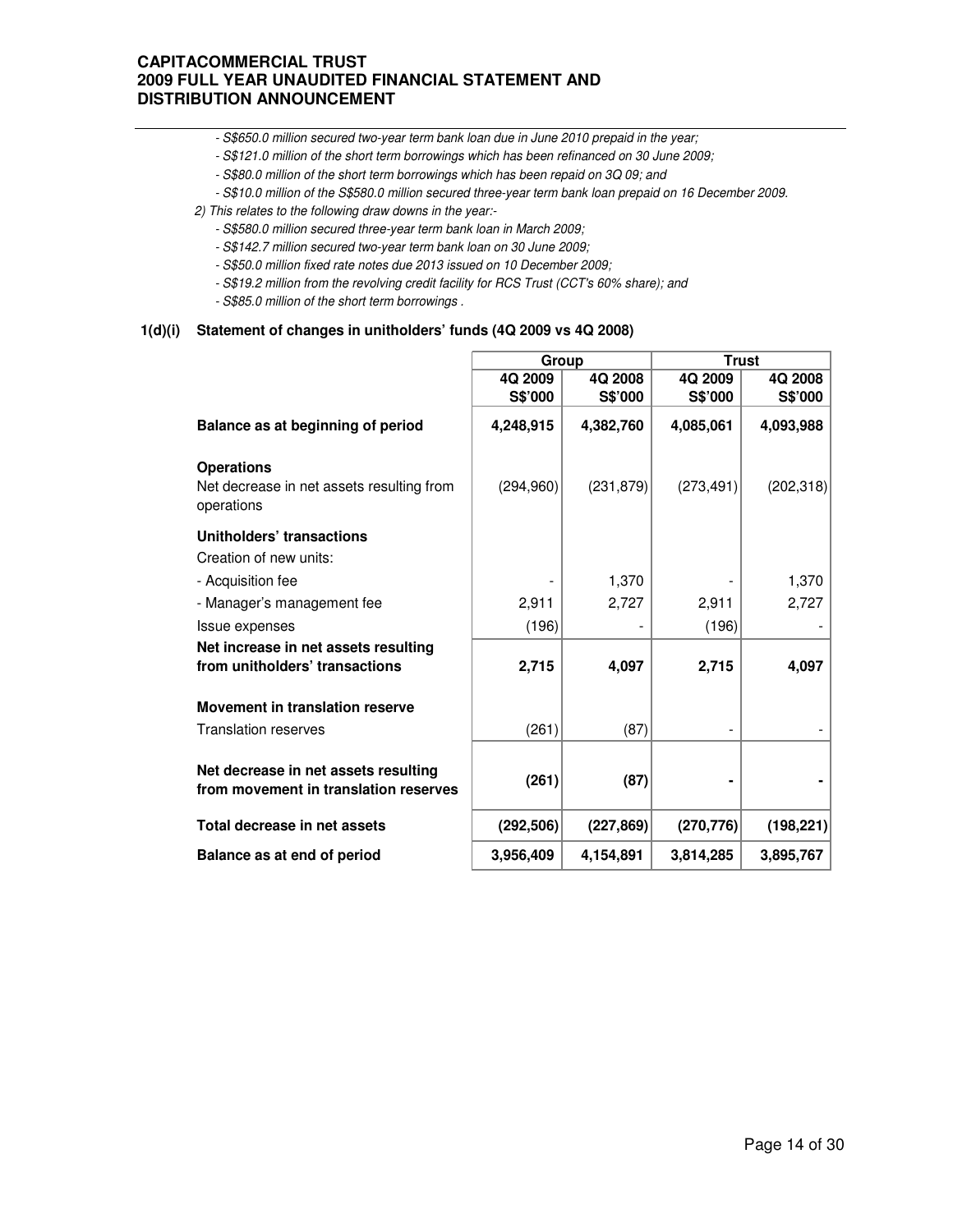## **1(d)(ii) Statement of changes in unitholders' funds (FY 2009 vs FY 2008)**

|                                                                                   | Group      |                | <b>Trust</b>   |                |
|-----------------------------------------------------------------------------------|------------|----------------|----------------|----------------|
|                                                                                   | FY 2009    | <b>FY 2008</b> | <b>FY 2009</b> | <b>FY 2008</b> |
|                                                                                   | S\$'000    | S\$'000        | S\$'000        | S\$'000        |
| Balance as at beginning of period                                                 | 4,154,891  | 3,937,622      | 3,895,767      | 3,722,918      |
| <b>Operations</b>                                                                 |            |                |                |                |
| Net (decrease)/increase in net assets<br>resulting from operations                | (839, 174) | 331,674        | (723, 619)     | 285,572        |
| Unitholders' transactions                                                         |            |                |                |                |
| Creation of new units:                                                            |            |                |                |                |
| - Rights Issue                                                                    | 828,296    |                | 828,296        |                |
| - Acquisition fee                                                                 |            | 13,020         |                | 13,020         |
| - Manager's management fee                                                        | 11,317     | 8,102          | 11,317         | 8,102          |
| <b>Issue expenses</b>                                                             | (22, 797)  |                | (22, 797)      |                |
| Distributions to unitholders                                                      | (174, 679) | (133, 845)     | (174, 679)     | (133, 845)     |
| Net increase/(decrease) in net assets<br>resulting from unitholders' transactions | 642,137    | (112, 723)     | 642,137        | (112, 723)     |
| Movement in translation reserve                                                   |            |                |                |                |
| Share of reserves of associates                                                   |            | 98             |                |                |
| <b>Translation reserve</b>                                                        | (1, 445)   | (1,780)        |                |                |
| Net decrease in net assets resulting<br>from movement in translation reserves     | (1, 445)   | (1,682)        |                |                |
| Total (decrease)/increase in net assets                                           | (198, 482) | 217,269        | (81, 482)      | 172,849        |
| Balance as at end of period                                                       | 3,956,409  | 4,154,891      | 3,814,285      | 3.895.767      |

### **Convertible Bonds**

CCT has issued the following convertible bonds which remained outstanding as at 31 December 2009:

- S\$370.0 million of Convertible Bonds due in 2013 which are convertible by holders into units of CCT at any time on or after 21 May 2008 at the adjusted conversion price of \$1.8956 per unit;

There has been no conversion of any of the above convertible bonds since the date of their issue.

Assuming the bonds are fully converted based on the adjusted conversion price, the number of new units to be issued would be 195,188,858, representing 6.9% of the total number of CCT units in issue as at 31 December 2009. This is against 142,127,300, representing 10.2% of the number of CCT units in issue as at 31 December 2008.

### **Rights Issue**

This is following the announcement made by the Manager on 22 May 2009, on the fully underwritten, renounceable 1-for-1 rights issue at an issue price of S\$0.59 per rights unit to raise gross proceeds of S\$828.3 million. The Rights Units (1,403,891,006 Units) were issued on 2 July 2009 and listed on the SGX-ST on 3 July 2009.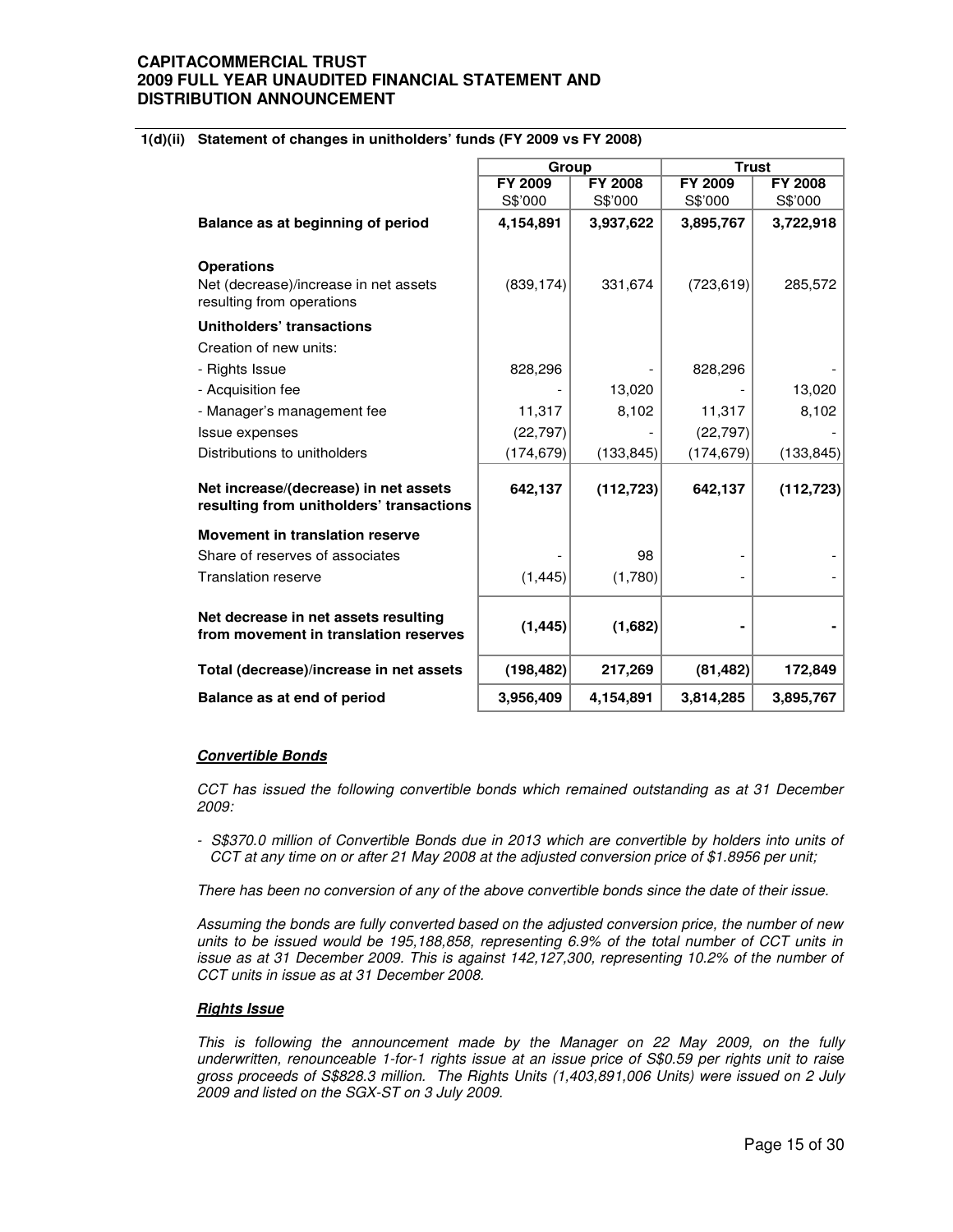## **1(e)(i) Details of any change in the units (4Q 2009 vs 4Q 2008)**

|                                                                                                                           | <b>Group and Trust</b> |                  |  |
|---------------------------------------------------------------------------------------------------------------------------|------------------------|------------------|--|
|                                                                                                                           | 4Q 2009<br>Units       | 4Q 2008<br>Units |  |
| Balance as at beginning of period                                                                                         | 2,811,072,381          | 1,393,357,852    |  |
| Issue of new units:                                                                                                       |                        |                  |  |
| - in settlement of the acquisition fee for acquiring<br>Wilkie Edge                                                       |                        | 1,862,258        |  |
| - in settlement of the manager's management fee in<br>relation to CCT's 60% interest in Raffles City<br>through RCS Trust | 1,816,582              | 1,373,763        |  |
| - in settlement of the manager's management fees<br>in relation to Wilkie Edge and One George Street                      | 1,026,257              | 645.277          |  |
| <b>Issued Units as at end of period</b>                                                                                   | 2,813,915,220          | 1,397,239,150    |  |

## **1(e)(ii) Details of any change in the units (FY 2009 vs FY 2008)**

|                                                                                                      | <b>Group and Trust</b>                             |               |  |
|------------------------------------------------------------------------------------------------------|----------------------------------------------------|---------------|--|
|                                                                                                      | <b>FY 2009</b><br><b>FY 2008</b><br>Units<br>Units |               |  |
| Balance as at beginning of period                                                                    | 1,397,239,150                                      | 1,384,692,369 |  |
| Issue of new units:                                                                                  |                                                    |               |  |
| - in settlement of the acquisition fee for acquiring<br>One George Street                            |                                                    | 6,123,199     |  |
| - in settlement of the acquisition fee for acquiring<br>Wilkie Edge                                  |                                                    | 1,862,258     |  |
| - in settlement of the manager's management fee in<br>relation to CCT's 60% interest in Raffles City | 8,270,506                                          | 3,897,960     |  |
| - in settlement of the manager's management fee in<br>relation to Wilkie Edge and One George Street  | 4,514,558                                          | 663,364       |  |
| - Rights Issue                                                                                       | 1,403,891,006                                      |               |  |
| <b>Issued Units as at end of period</b>                                                              | 2,813,915,220                                      | 1,397,239,150 |  |

**2 Whether the figures have been audited, or reviewed and in accordance with which standard (e.g. The Singapore Standard on Auditing 910 (Engagement to Review Financial Statements), or an equivalent standard)** 

The figures have not been audited nor reviewed by our auditors.

 $\overline{3}$ **3 Where the figures have been audited or reviewed, the auditor's report (including any qualifications or emphasis of matter)** 

Not applicable.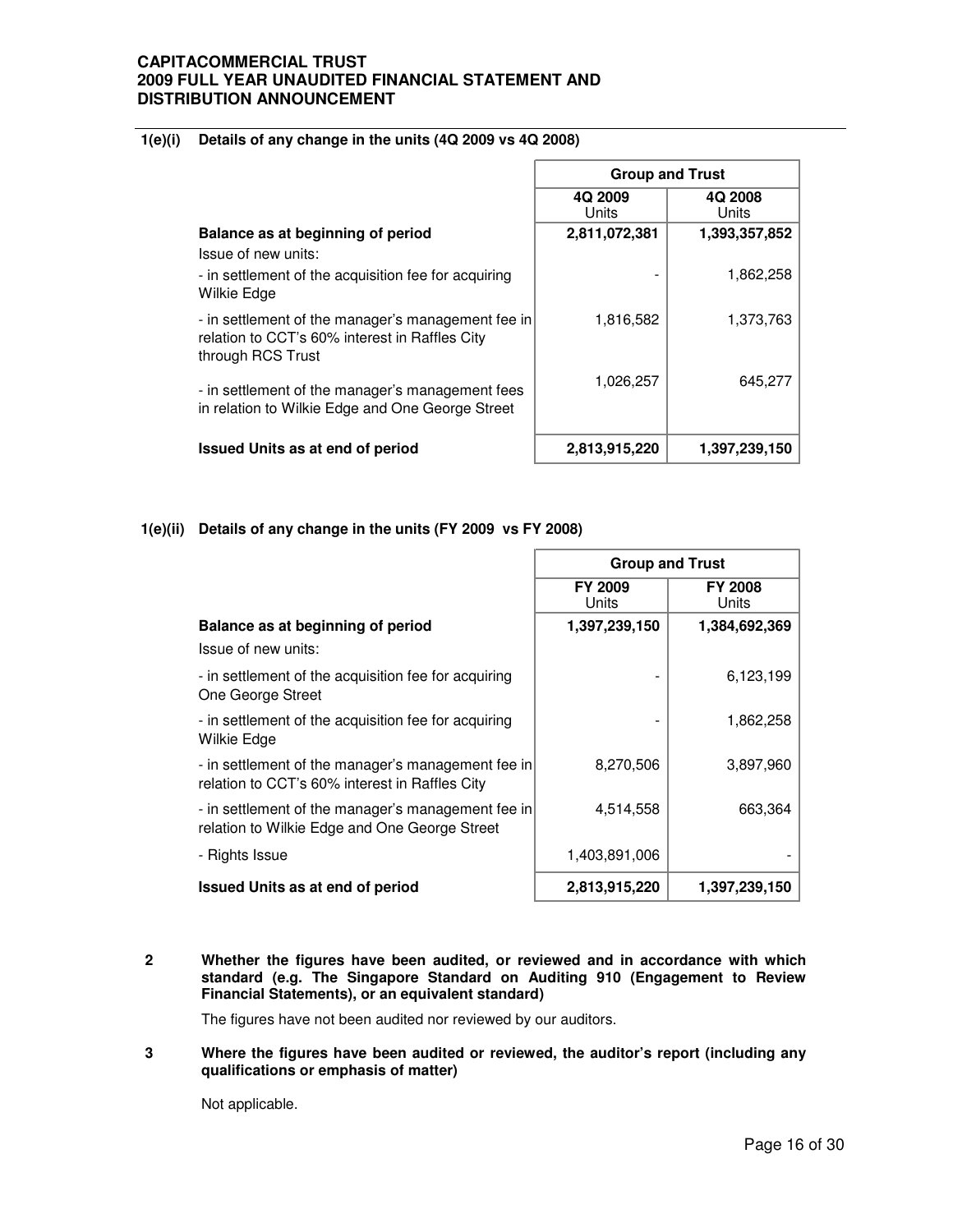### **4 Whether the same accounting policies and methods of computation as in the issuer's most recent audited annual financial statements have been complied**

The accounting policies and methods of computation applied in the financial statements for the current reporting period are consistent with the audited financial statements for the year ended 31 December 2008.

### **5 If there are any changes in the accounting policies and methods of computation, including any required by an accounting standard, what has changed, as well as the reasons for, and the effect of, the change**

Nil.

### **6 Earnings per unit ("EPU") and distribution per unit ("DPU") for the financial period**

| EPU (4Q 2009 vs 4Q 2008)                                                       | Group         |               | Trust                |               |                      |                      |
|--------------------------------------------------------------------------------|---------------|---------------|----------------------|---------------|----------------------|----------------------|
|                                                                                | 4Q 2009       | $4Q, 2008^3$  | 4Q 2008 <sup>4</sup> | 4Q 2009       | 4Q 2008 <sup>3</sup> | 4Q 2008 <sup>4</sup> |
| <b>Basic EPU</b><br>Weighted average number of<br>Units in issue               | 2,812,926,406 | 1,792,522,120 | 1,395,123,348        | 2,812,926,406 | 1,792,522,120        | 1,395,123,348        |
| Based on weighted average<br>number of Units in issue                          | (10.49c)      | $(12.94)$ ¢   | $(16.62)$ ¢          | (9.72c)       | $(11.29)$ ¢          | (14.50)¢             |
| <b>Dilutive EPU</b><br>Weighted average number of<br>Units in issue (Dilutive) | 3,008,115,265 | 1,934,649,420 | 1,537,250,648        | 3,008,115,265 | 1,934,649,420        | 1,537,250,648        |
| Based on fully diluted basis <sup>2</sup>                                      | (10.49c)      | $(12.94)$ ¢   | $(16.62)$ ¢          | (9.72c)       | (11.29)¢             | (14.50)¢             |

| EPU (FY 2009 vs FY 2008)                                                       |               | Group                |                      | <b>Trust</b>  |                      |                      |  |
|--------------------------------------------------------------------------------|---------------|----------------------|----------------------|---------------|----------------------|----------------------|--|
|                                                                                | FY 2009       | FY 2008 <sup>3</sup> | FY 2008 <sup>4</sup> | FY 2009       | FY 2008 <sup>3</sup> | FY 2008 <sup>4</sup> |  |
| <b>Basic EPU</b><br>Weighted average number of<br>Units in issue               | 2,326,312,904 | 1,784,658,575        | 1,389,003,136        | 2,326,312,904 | 1,784,658,575        | 1,389,003,136        |  |
| Based on weighted average<br>number of Units in issue                          | $(36.07)$ ¢   | 18.58¢               | 23.88¢               | $(31.11)$ ¢   | 16.00¢               | 20.56¢               |  |
| <b>Dilutive EPU</b><br>Weighted average number of<br>Units in issue (Dilutive) | 2,521,501,763 | 1,877,856,805        | 1,482,201,366        | 2,521,501,763 | 1,877,856,805        | 1,877,856,805        |  |
| Based on fully diluted basis <sup>2</sup>                                      | $(36.07)$ ¢   | 17.25¢               | 21.86¢               | $(31.11)$ ¢   | 14.80¢               | 18.75¢               |  |

### **Footnotes:**

- 1) In computing the EPU, total return for the period after tax and the weighted average number of Units at the end of the period are used.
- 2) In computing the fully diluted EPU, the total return for the period after tax and the weighted average number of Units at the end of the period are adjusted for the effects of all dilutive potential Units arising from the assumed conversion of the Convertible Bonds at the conversion price of S\$1.8956 (FY 2008: S\$2.6033) to Units.

3) Comparative balances have been restated for effects of the Rights Issue.

4) As previously reported.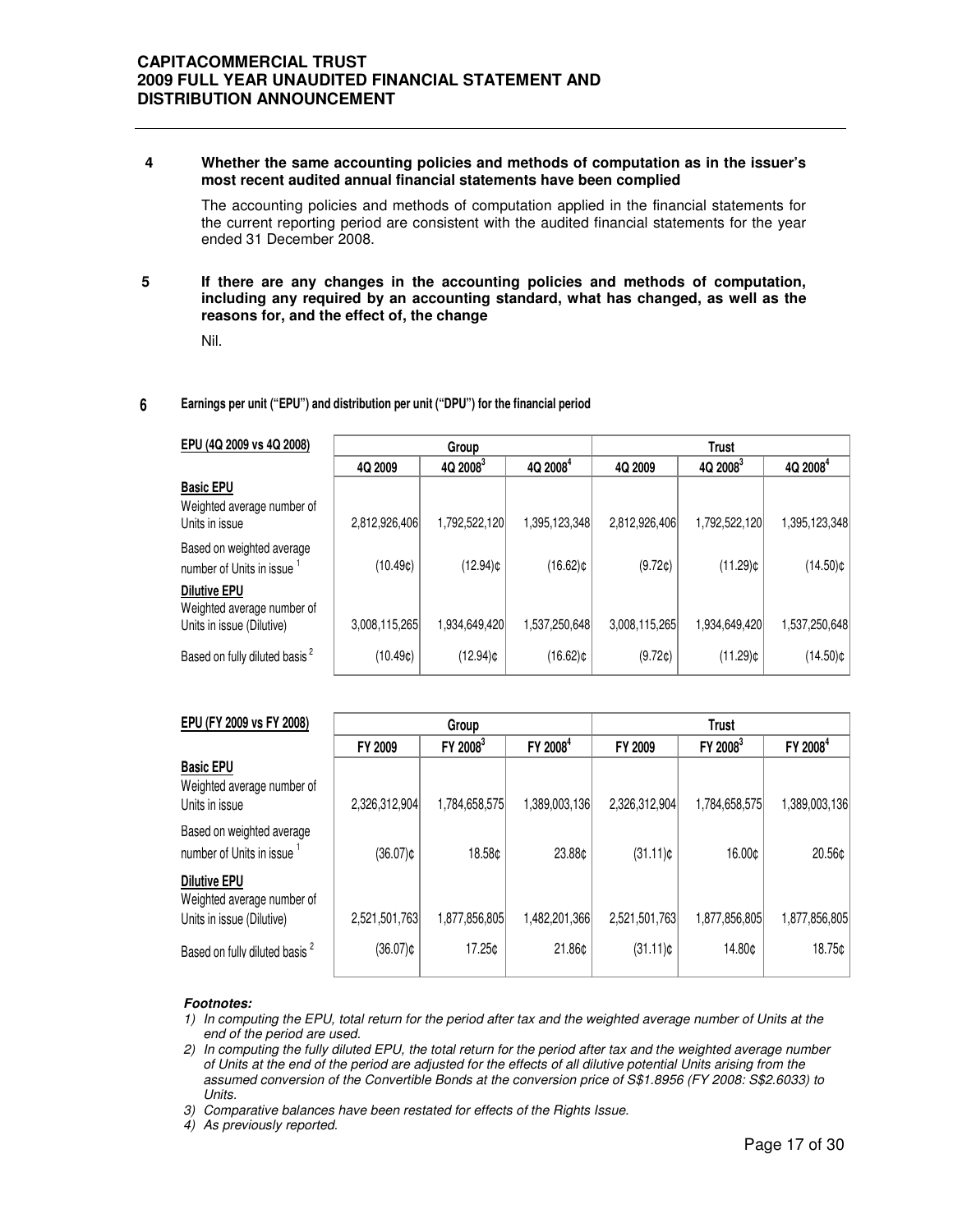### **Distribution per unit ("DPU")**

In computing the DPU, the number of units as at the end of each period is used for the computation. The DPU for the Group and Trust are the same.

|                                                                                                                                | 4Q 2009           | 4Q 2008       | FY 2009           | <b>FY 2008</b> |
|--------------------------------------------------------------------------------------------------------------------------------|-------------------|---------------|-------------------|----------------|
| Number of Units in issue as at end of<br>period                                                                                | 2,813,915,220     | 1,397,239,150 | 2,813,915,220     | 1,397,239,150  |
| <u>DPU</u>                                                                                                                     |                   |               |                   |                |
| Based on the number of Units in issue<br>at the end of the period                                                              | 1.88 <sub>¢</sub> | 2.71c         | 7.06 <sub>¢</sub> | 11.00¢         |
| DPU (Adjusted for Rights Units)<br>Based on the number of Units in issue<br>at the end of the period including Rights<br>Units | 1.88 <sub>0</sub> | 1.36¢         | 7.06¢             | 5.48 $ ^{2}$   |

### **Footnotes:**

- (1) DPU is computed on the basis that none of the S\$370.0 million convertible bonds due 2013 (the "Convertible Bonds") is converted into Units. Accordingly, the actual quantum of DPU may differ if any of the Convertible Bonds are converted into Units.
- (2) Restated taking into account the effect of the Rights Issue and computed based on the issued Units at the end of each period aggregated with the 1,403,891,006 Rights Units issued pursuant to the Rights Issue.

#### **7(a) Net asset value ("NAV") backing per Unit based on issued Units at the end of the period.**

|                                                                                        | Group         |               | Trust         |               |
|----------------------------------------------------------------------------------------|---------------|---------------|---------------|---------------|
|                                                                                        | 31-Dec-09     | 31-Dec-08     | 31-Dec-09     | 31-Dec-08     |
| Number of Units issued at end of<br>period                                             | 2,813,915,220 | 1,397,239,150 | 2,813,915,220 | 1,397,239,150 |
| NAV (\$'000)                                                                           | 3,956,409     | 4,154,891     | 3,814,285     | 3,895,767     |
| NAV per Unit <sup>1</sup>                                                              | \$1.41        | \$2.97        | \$1.36        | \$2.79        |
| <b>Adjusted NAV per Unit (excluding</b><br>the distributable income to<br>unitholders) | \$1.37        | \$2.92        | \$1.32        | \$2.73        |

### **Footnote:**

(1) NAV per Unit is computed based on net asset value over the issued units at end of period.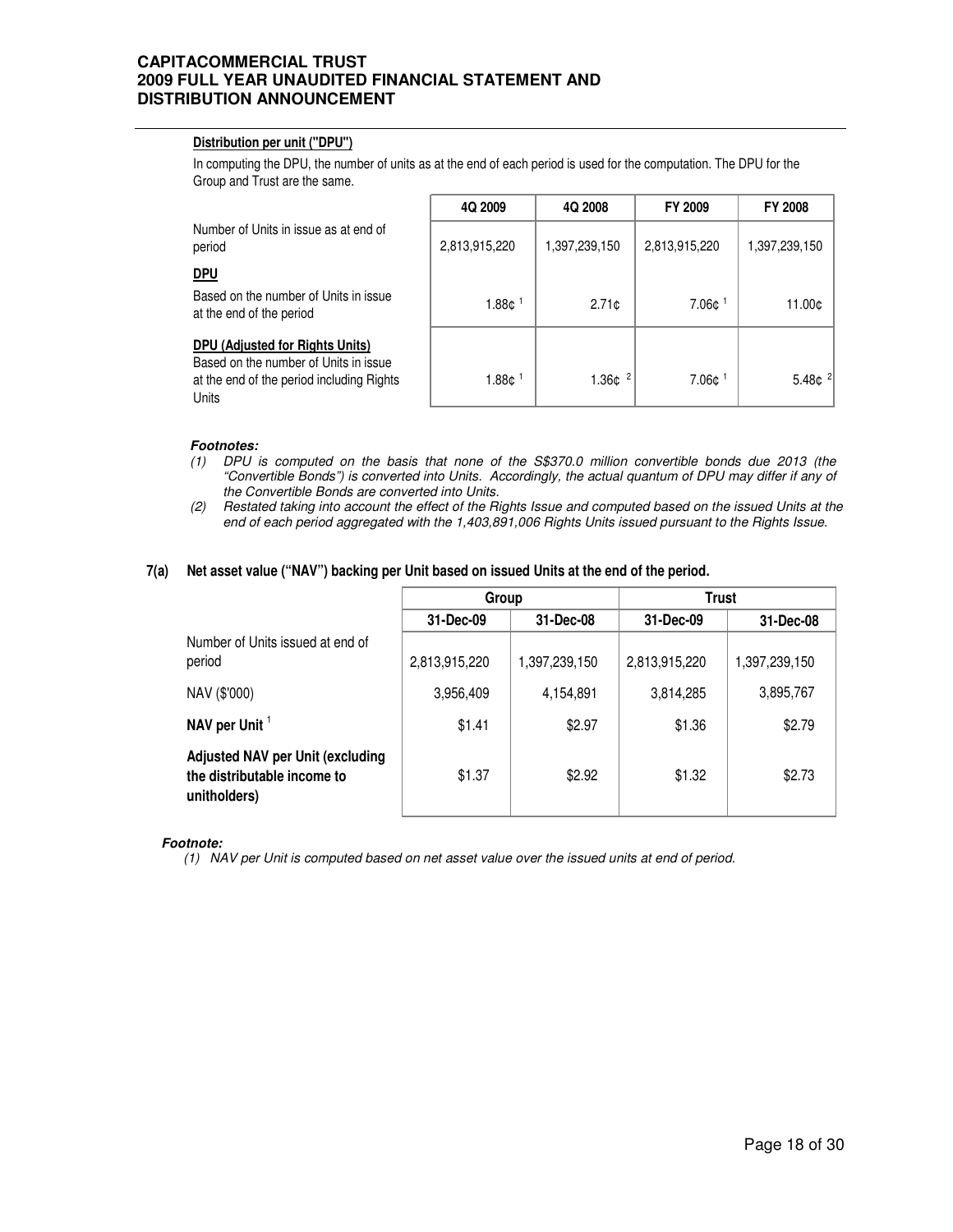### **7(b) (For Information only)**

**Net asset value ("NAV") backing per Unit based on issued Units (including Rights Units) at the end of the period after adjusting for proceeds from the Rights Issue Units.** 

|                                                                                        | Group         |                      | Trust         |                  |
|----------------------------------------------------------------------------------------|---------------|----------------------|---------------|------------------|
|                                                                                        | 31-Dec-09     | $31$ -Dec-08 $^{-1}$ | 31-Dec-09     | $31$ -Dec-08 $1$ |
| Number of Units issued (including<br>Rights Units) at end of period                    | 2,813,915,220 | 2,801,130,156        | 2,813,915,220 | 2,801,130,156    |
| NAV (\$'000)                                                                           | 3,956,409     | 4,959,068            | 3,814,285     | 4,699,944        |
| <b>NAV per Unit</b>                                                                    | \$1.41        | \$1.77               | \$1.36        | -2<br>\$1.68     |
| <b>Adjusted NAV per Unit (excluding</b><br>the distributable income to<br>unitholders) | \$1.37        | \$1.74               | \$1.32        | \$1.65           |

### **Footnotes:**

1. Prior year NAVs have been restated with the effects of Rights Issue and are computed based on the issued Units at end of period aggregated with the 1,403,891,006 Rights Units pursuant to the renounceable underwritten 1-for-1 Rights Issue.

2. NAV per Unit is computed based on net asset value adjusted for the net proceeds from the Rights Issue of approximately S\$804.2 million over the issued Units (including Rights Units) at end of period.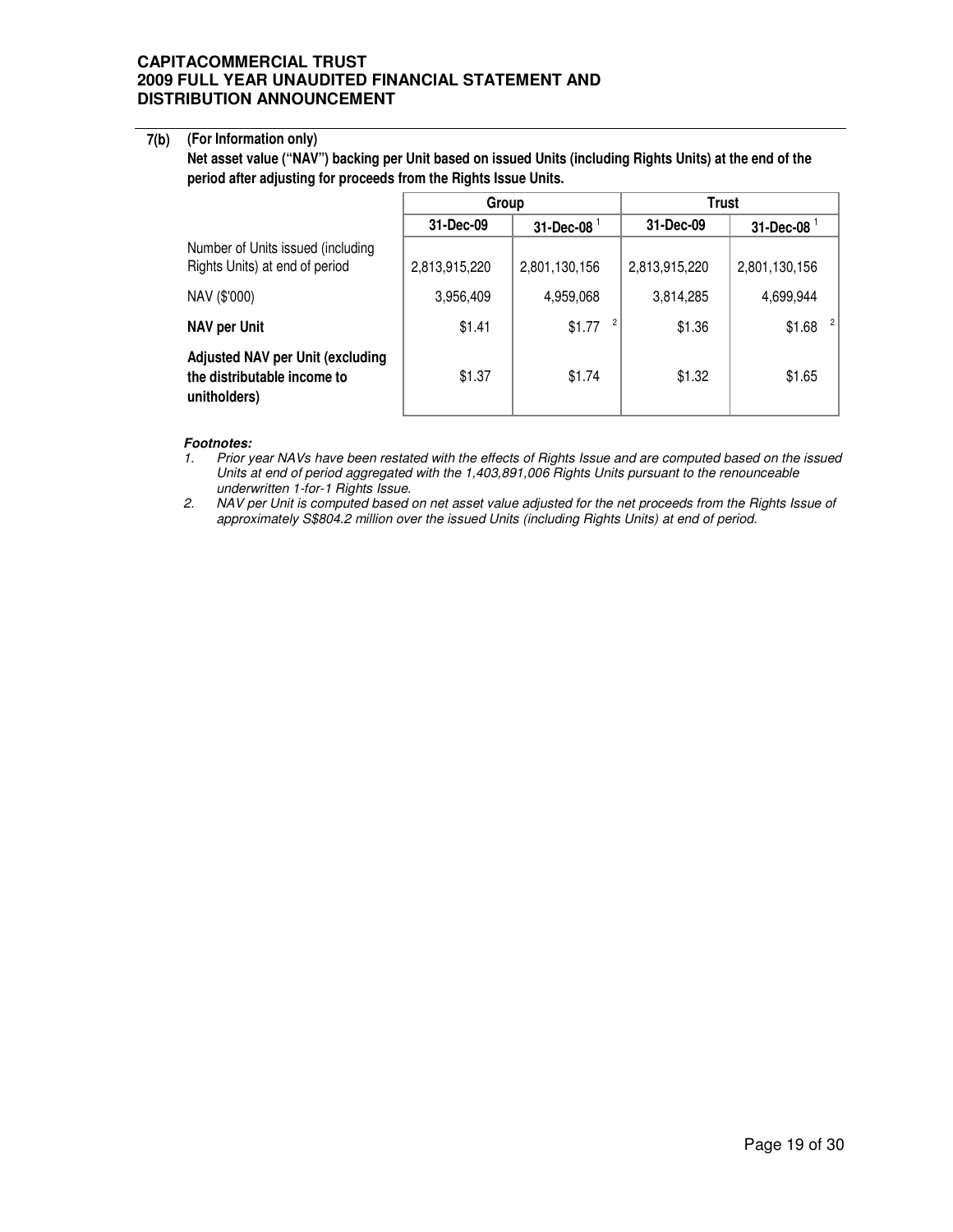**8 Review of performance**

|                                                                         | Group              |                       |                         |                         |
|-------------------------------------------------------------------------|--------------------|-----------------------|-------------------------|-------------------------|
|                                                                         | 4Q 2009<br>S\$'000 | 4Q 2008<br>S\$'000    | YTD Dec 2009<br>S\$'000 | YTD Dec 2008<br>S\$'000 |
| <b>Statement of Total Return</b>                                        |                    |                       |                         |                         |
| Gross revenue                                                           | 103,240            | 97,164                | 403,323                 | 335,285                 |
| Property operating expenses                                             | (23, 239)          | (31, 555)             | (103, 112)              | (101, 814)              |
| Net property income                                                     | 80,001             | 65,609                | 300,211                 | 233,471                 |
| Interest income                                                         | 163                | 66                    | 275                     | 1,092                   |
| Investment income<br>Gain/(Loss) from re-<br>measurement of derivatives | 234                | (12, 522)             | 6,523                   | 319<br>4,688            |
| Manager's management fees                                               | (5,235)            | (3,750)               | (19, 781)               | (16, 305)               |
| Trust expenses                                                          | (297)              | (11, 761)             | (2,318)                 | (15, 169)               |
| Borrowing costs                                                         | (20, 735)          | (28, 920)             | (93, 183)               | (84,062)                |
| Net income before share of                                              |                    |                       |                         |                         |
| profit of associate<br>Share of profit of associate (net                | 54,131             | 8,722                 | 191,727                 | 124,034                 |
| of tax)                                                                 | 1,019              | 1,206                 | 4,032                   | 3,877                   |
| <b>Net income</b>                                                       | 55,150             | 9,928                 | 195,759                 | 127,911                 |
| Net change in fair value of<br>investment properties                    | (350,090)          | (241, 807)            | (1,034,912)             | 203,798                 |
| Total return for the period                                             |                    |                       |                         |                         |
| before tax                                                              | (294, 940)         | (231, 879)            | (839, 153)              | 331,709                 |
| Income tax                                                              | (20)               |                       | (21)                    | (35)                    |
| Total return for the period<br>after tax                                | (294, 960)         | (231, 879)            | (839, 174)              | 331,674                 |
| <b>Distribution Statement</b>                                           |                    |                       |                         |                         |
| Total return for the period                                             |                    |                       |                         |                         |
| before tax                                                              | (294, 940)         | (231, 879)            | (839, 153)              | 331,709                 |
| Net tax & other adjustments<br>Income available for distribution        | 347,833            | 269,843               | 1,037,605               | (178, 662)              |
| to unitholders                                                          | 52,893             | 37,964                | 198,452                 | 153,047                 |
| Distributable income to                                                 |                    |                       |                         |                         |
| unitholders                                                             | 52,893             | 37,964                | 198,452                 | 153,047                 |
| <b>DPU</b>                                                              |                    |                       |                         |                         |
| For the period                                                          | 1.88¢              | $2.71$ ¢              | 7.06¢                   | 11.00¢                  |
| Annualised                                                              | 7.46¢              | 10.78¢                | 7.06¢                   | 11.00¢                  |
| <b>DPU</b>                                                              |                    |                       |                         |                         |
| (Adjusted for Rights Units)<br>For the period                           | 1.88¢              | 1.36 $¢$ <sup>1</sup> | 7.06¢                   | 5.48c <sup>1</sup>      |
| Annualised                                                              | 7.46¢              | 5.41c <sup>1</sup>    | 7.06¢                   | 5.48¢ <sup>1</sup>      |
|                                                                         |                    |                       |                         |                         |

### **Footnote:**

1. Prior period DPUs have been restated taking into account the effect of the Rights Issue and computed based on the issued Units at the end of each period aggregated with the 1,403,891,006 Rights Units issued pursuant to the Rights Issue.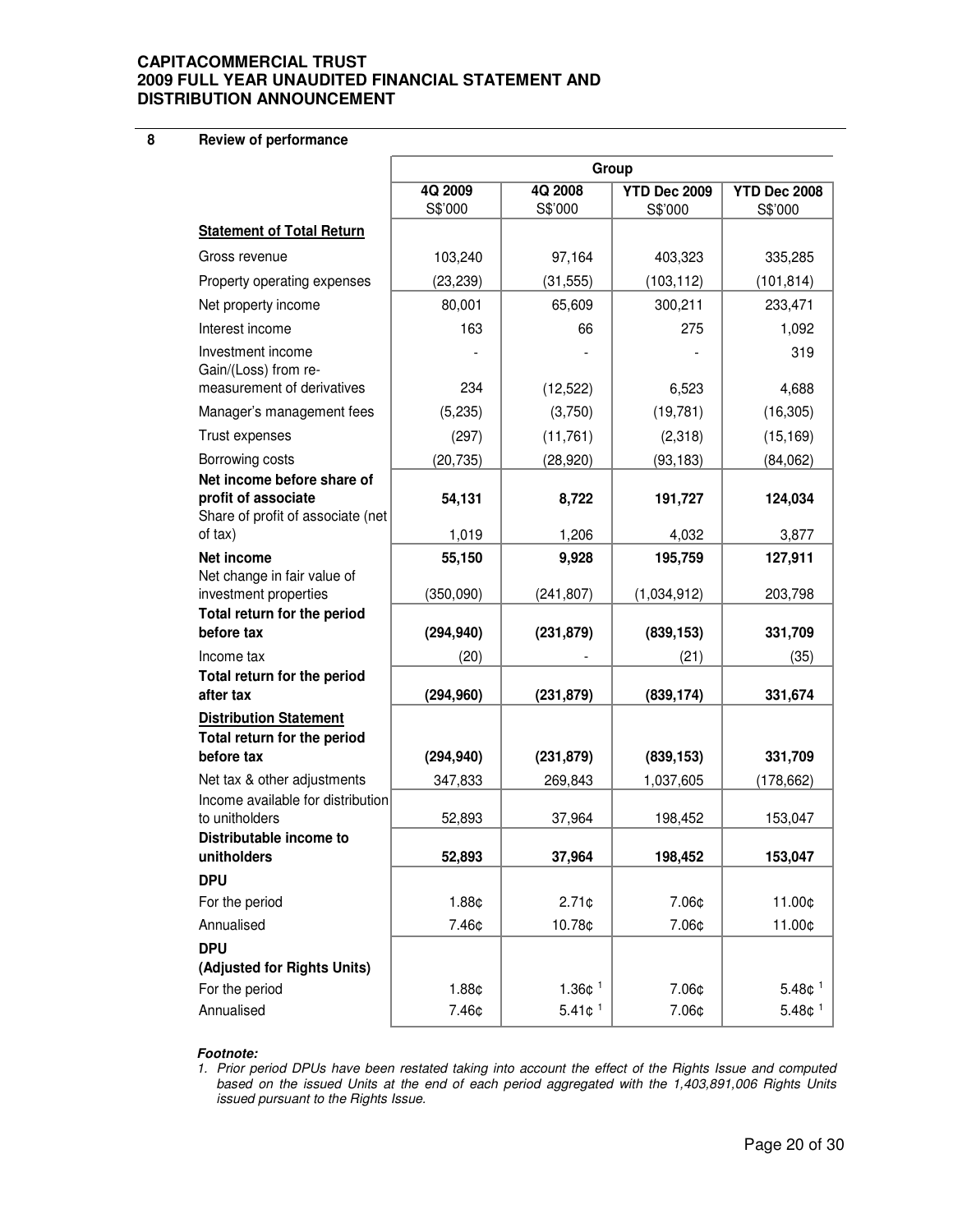### **Review of performance 4Q 2009 vs 4Q 2008**

 Gross revenue of S\$103.2 million for 4Q 2009 was higher than that for 4Q 2008 by S\$6.1 million or 6.3%. This was due mainly to higher rental income from positive rent reversions and also the full period impact from the acquisition of Wilkie Edge in Dec 2008.

Property operating expenses of S\$23.2 million for 4Q 2009 were lower than that for 4Q 2008 by S\$8.3 million or 26.4%. The decrease in expenses was due mainly to lower property tax, utilities and marketing expenses.

Trust expenses of S\$0.3 million for 4Q 2009 was lower compared with that for 4Q 2008 by S\$11.5 million or 97.5%. This is due mainly to consultancy fees and expenses incurred in 2008 for Market Street Car Park's proposed redevelopment which was aborted.

Borrowing costs of S\$20.7 million for 4Q 2009 were lower than that for 4Q 2008 by S\$8.2 million or 28.3% due mainly to decrease in borrowings.

### **Review of performance FY 2009 vs FY 2008**

Gross revenue of S\$403.3 million for FY 2009 was higher than that for FY 2008 by S\$68.0 million or 20.3%. The increase was due to the full period impact from the acquisition of One George Street and Wilkie Edge in July 2008 and Dec 2008 respectively, and also higher rental income due to positive rent reversions across all properties.

Property operating expenses of S\$103.1 million for FY 2009 were higher than that for FY 2008 by S\$1.3 million or 1.3%. The increase was due to the full period expenses related to the acquisition of One George Street and Wilkie Edge but offset partially by lower property tax expense.

Investment income of S\$0.3 million for FY 2008 was due to interest income from Aragorn, which has been divested.

Trust expenses of S\$2.3 million for FY 2009 was a sharp drop from FY 2008 by S\$12.9 million or 84.7%. This is due mainly to consultancy fees and expenses incurred in 2008 for Market Street Car Park's proposed redevelopment which was aborted.

Borrowing costs of S\$93.2 million for FY 2009 were higher than that for FY 2008 by S\$9.1 million or 10.9% due mainly to higher interest cost offset partially by slightly lower amortisation and transation cost incurred. In FY 2009, higher average borrowings incurred resulted in higher interest expenses.

### **Net change in fair value of investment properties**

The net change in fair value of investment properties is a non tax-chargeable item and has no impact on the taxable income or distributable income to unitholders.

In accordance with the Code on Collective Investment Schemes issued by the Monetary Authority of Singapore, valuations of investment properties are to be conducted at least once in 12 months. Any increase or decrease in value is credited or charged to the Statement of Total Return as net appreciation or depreciation on revaluation of investment properties.

As at 31 December 2009, independent valuations were conducted by Jones Lang LaSalle Property Consultants Pte Ltd and Knight Frank Pte Ltd for the CCT properties and Raffles City respectively, adopting the Capitalization of Income Approach (also known as the Investment Method) and Discounted Cash Flow analysis as the main methods of valuation with the Direct Comparison Approach as a check against the derived values.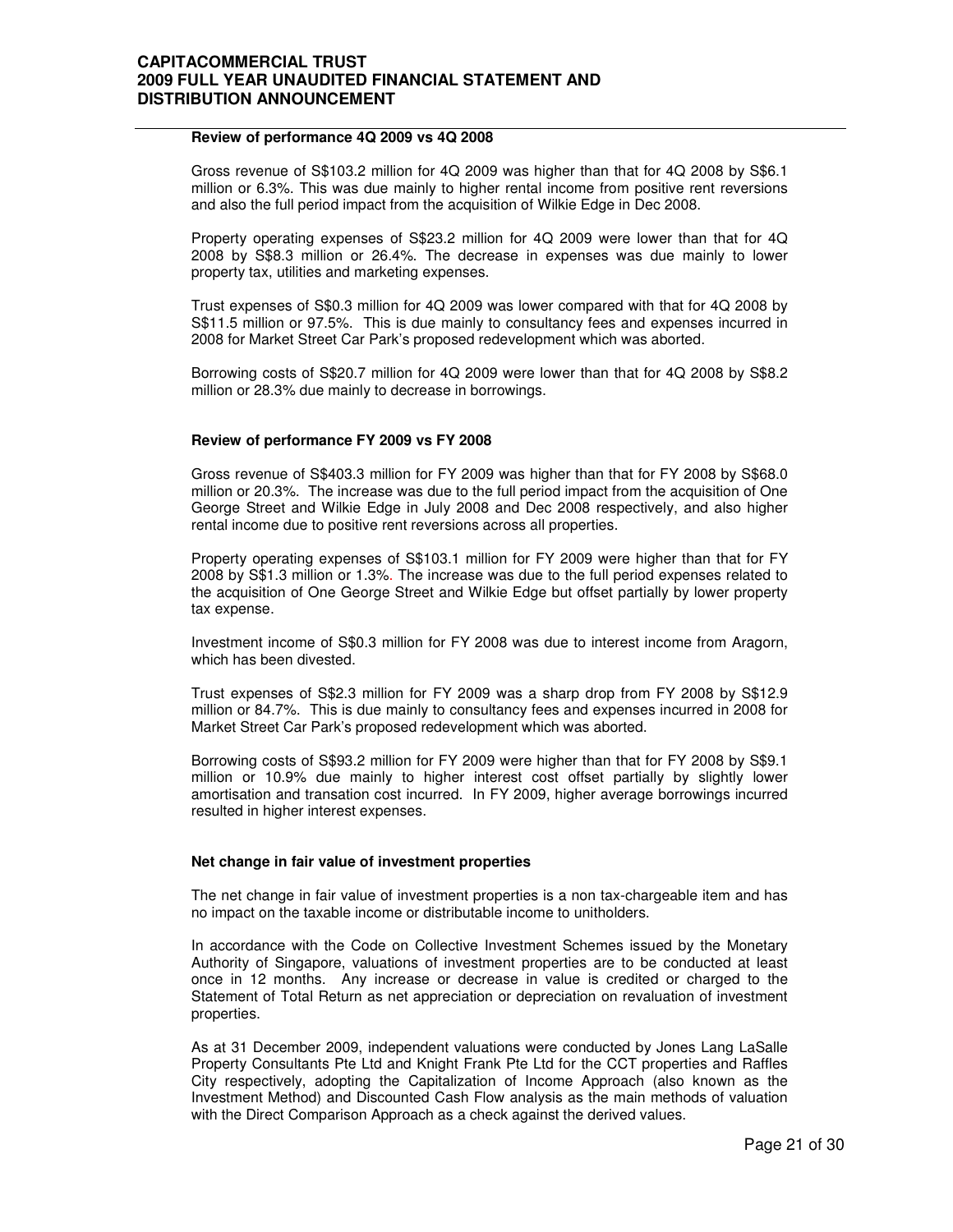The portfolio was revalued at S\$5,702.0 million on 31 December 2009, prior to the reclassification of Robinson Point to an asset held for sale on the Balance Sheet. The total book value of the portfolio prior to the revaluation was S\$6,029.6 million on 22 May 2009. The net loss in fair value of investment properties of S\$350.1 million was deducted from the Statement of Total Return in 2H 2009. Taking into account the fair value loss in investment properties for 1H 2009 of S\$684.8 million, the total fair value loss of investment properties is S\$1,034.9 million for the full year.

Following the reclassification of Robinson Point to an asset held for sale, the total value of investment properties is now S\$5,519.5 million.

#### **9 Variance between the forecast or prospectus statement (if disclosed previously) and the actual results**

### **9(i) Statement of Total Return (Actual vs Forecast)**

|                                                      |               | Group<br>FY 2009      |                |
|------------------------------------------------------|---------------|-----------------------|----------------|
|                                                      | <b>Actual</b> | $\mathsf{Forecast}^1$ | Change         |
|                                                      | S\$'000       | S\$'000               | ℅              |
| <b>Gross revenue</b>                                 | 403,323       | 408,174               | (1.2)          |
| Property management fees                             | (11, 045)     | (10, 711)             | 3.1            |
| Property tax                                         | (37, 583)     | (50, 505)             | (25.6)         |
| Other property operating expenses                    | (54,484)      | (56,774)              | (4.0)          |
| <b>Property operating expenses</b>                   | (103, 112)    | (117,990)             | (12.6)         |
| Net property income                                  | 300,211       | 290,184               | 3.5            |
| Interest income                                      | 275           |                       | N <sub>m</sub> |
| Gain from re-measurement of derivatives              | 6,523         |                       | N <sub>m</sub> |
| Manager's management fees                            | (19, 781)     | (18,902)              | 4.7            |
| Trust expenses                                       | (2,318)       | (4,605)               | (49.7)         |
| Borrowing costs                                      | (93, 183)     | (128, 413)            | (27.4)         |
| Net income before share of profit of<br>associate    | 191,727       | 138,264               | 38.7           |
| Share of profit of associate (net of tax)            | 4,032         | 2,960                 | 36.2           |
| Net income                                           | 195,759       | 141,224               | 38.6           |
| Net change in fair value of investment<br>properties | (1,034,912)   |                       | <b>Nm</b>      |
| Total return for the period before tax               | (839, 153)    | 141,224               | (694.2)        |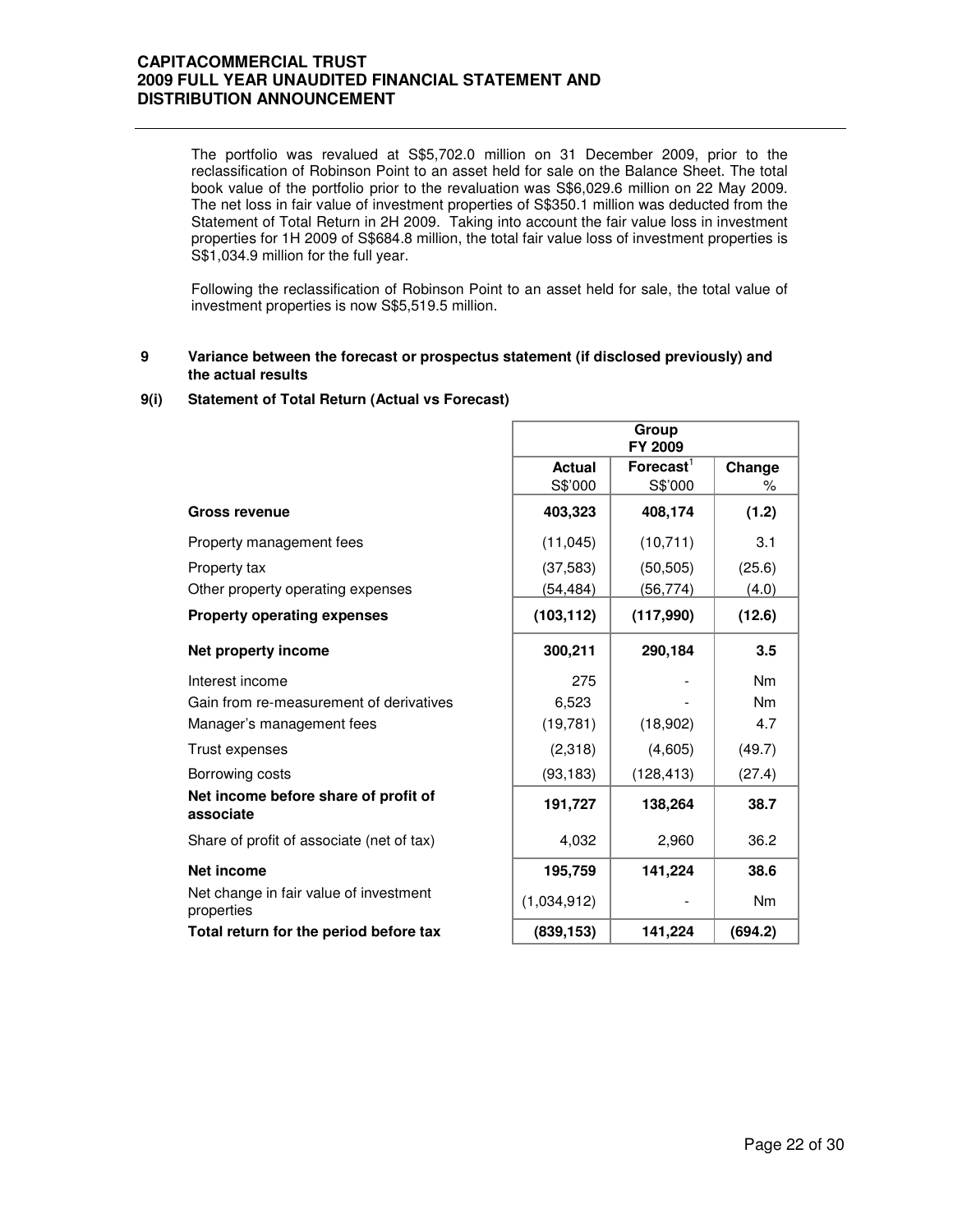| (839, 153)<br>141,224<br>Total return for the period before tax<br>31,433<br>1,037,605<br>Net tax and other adjustments<br>Income available for distribution to unitholders<br>198,452<br>172,657<br>Distributable income to unitholders<br>198,452<br>172,657 |
|----------------------------------------------------------------------------------------------------------------------------------------------------------------------------------------------------------------------------------------------------------------|
|                                                                                                                                                                                                                                                                |
|                                                                                                                                                                                                                                                                |
|                                                                                                                                                                                                                                                                |
|                                                                                                                                                                                                                                                                |
| For the period<br>7.06c<br>12.34¢<br>7.06c<br>12.34c                                                                                                                                                                                                           |
| (Adjusted for Rights Units)<br>6.16 $c^2$<br>7.06c<br>For the period<br>6.16 $e^2$<br>7.06¢                                                                                                                                                                    |
|                                                                                                                                                                                                                                                                |

Nm - not meaningful

### **Footnotes:**

- (1) The is the Forecast included in the circular to unitholders dated 9 June 2008 ("CCT Circular") for the proposed acquisition of One George Street, Singapore.
- (2) Restated taking into account the effect of the Rights Issue and computed based on the issued Units at the end of each period aggregated with the 1,403,891,006 Rights Units issued pursuant to the Rights Issue.
- (3) The DPU is computed on the basis that none of the Convertible Bonds are converted into Units before the book closure date. Accordingly, the actual quantum of DPU may differ from the table above if any of the Convertible Bonds are converted into Units on or before the books closure date.

### **9(ii) Breakdown of total gross revenue (by property)**

|                              | Group<br>FY 2009 |                          |        |
|------------------------------|------------------|--------------------------|--------|
|                              | <b>Actual</b>    | $F$ orecast $^{\dagger}$ | Change |
|                              | S\$'000          | S\$'000                  | %      |
| <b>Capital Tower</b>         | 58,422           | 56,927                   | 2.6    |
| Six Battery Road             | 85,171           | 86,318                   | (1.3)  |
| One George Street            | 61,848           | 66,589                   | (7.1)  |
| <b>HSBC Building</b>         | 9,209            | 9,209                    |        |
| <b>Starhub Centre</b>        | 20,133           | 22,380                   | (10.0) |
| Robinson Point               | 14,280           | 14,925                   | (4.3)  |
| <b>Bugis Village</b>         | 10,356           | 10,233                   | 1.2    |
| Golden Shoe Car Park         | 11,128           | 11,002                   |        |
| Market Street Car Park       | 4,584            | 1,278                    | 259    |
| Wilkie Edge                  | 8,117            | 10,333                   | (21.4) |
| <b>Sub-Total</b>             | 283,248          | 289,194                  | (2.1)  |
| 60% Interest in Raffles City | 120,075          | 118,980                  | 0.9    |
| Total gross revenue          | 403,323          | 408,174                  | (1.2)  |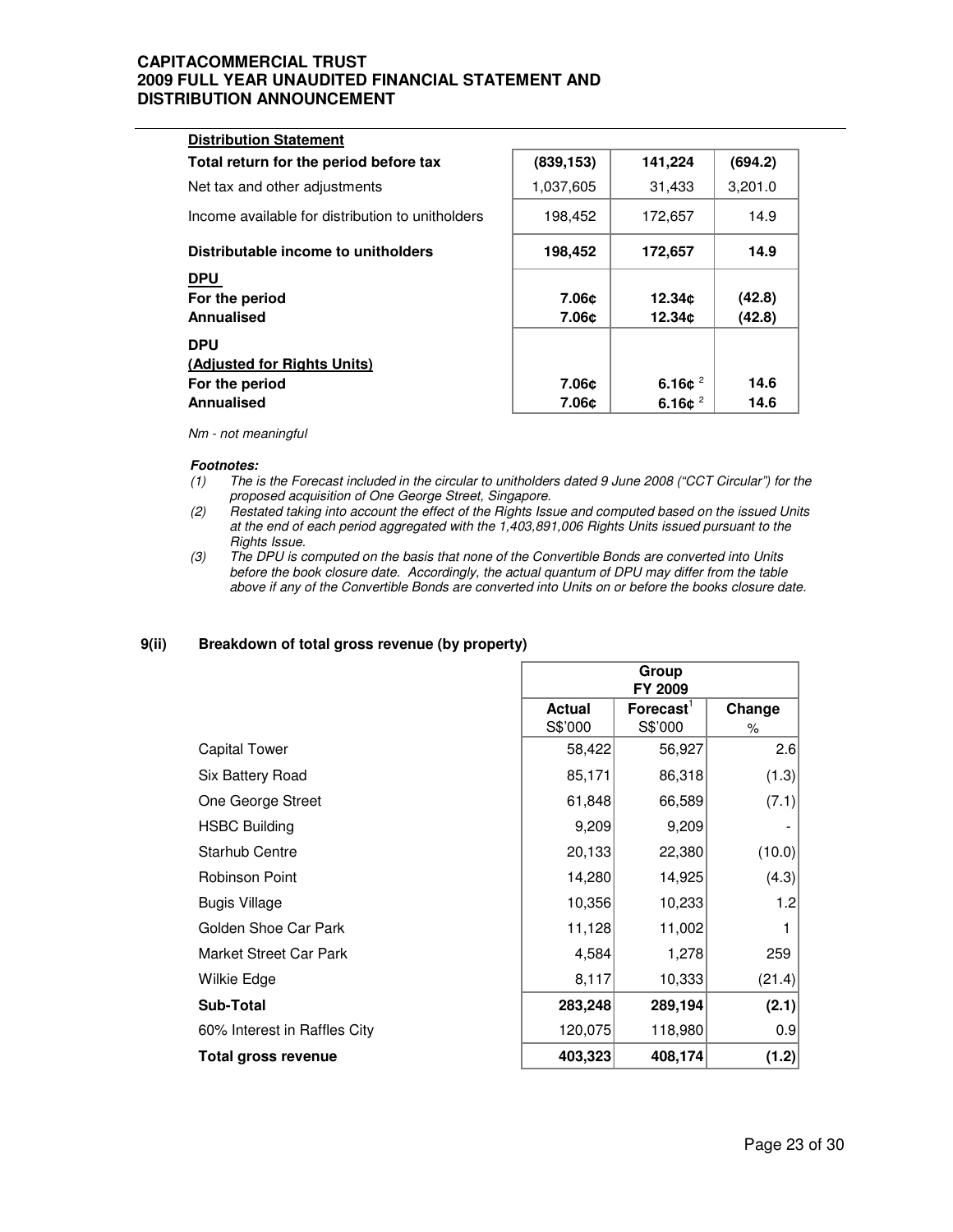### **9(iii) Breakdown of net property income (by property)**

|                              | Group<br>FY 2009 |                       |         |
|------------------------------|------------------|-----------------------|---------|
|                              | <b>Actual</b>    | Forecast <sup>'</sup> | Change  |
|                              | S\$'000          | S\$'000               | ℅       |
| <b>Capital Tower</b>         | 39,899           | 33,511                | 19.1    |
| Six Battery Road             | 67,832           | 66,610                | 1.8     |
| One George Street            | 49,433           | 49,513                | (0.2)   |
| <b>HSBC Building</b>         | 9,140            | 9,117                 | 0.3     |
| <b>Starhub Centre</b>        | 15,176           | 15,342                | (1.1)   |
| <b>Robinson Point</b>        | 11,064           | 10,328                | 7.1     |
| Bugis Village                | 7,983            | 7,915                 | 0.9     |
| Golden Shoe Car Park         | 7,873            | 7,192                 | 9.5     |
| Market Street Car Park       | 2,440            | 192                   | 1,170.8 |
| Wilkie Edge                  | 4,681            | 6,164                 | (24.1)  |
| <b>Sub-Total</b>             | 215,521          | 205,884               | 4.7     |
| 60% Interest in Raffles City | 84,690           | 84,300                | 0.5     |
| Total net property income    | 300,211          | 290,184               | 3.5     |

### **Footnote**

(1) This is the Forecast included in the circular to unitholders dated 9 June 2008 ("CCT Circular") for the proposed acquisition of One George Street, Singapore.

### **Review of the performance for the period FY 2009 Actual vs Forecast**

The Forecast was done prior to the global financial crisis during which market conditions were vastly better than FY 2009.

The actual DPU for FY 2009 is 7.06 cents compared against the Forecast of 6.16 cents (adjusted for rights issue), an increase of 14.6%. Although total gross revenue was slightly below Forecast, the better performance of FY 2009 was achieved with lower operating expenses from cost savings effort and reduced property tax which resulted in higher net property income against Forecast. Lower trust expenses and borrowing costs also contributed to higher distributable income.

Gross revenue of S\$403.3 million for FY 2009 was lower than Forecast by S\$4.9 million or 1.2% mainly due to lower gross rental rates and occupancy rate achieved as compared to Forecast given the unexpectedly worse economic and office market condition in FY 2009.

Property operating expenses of S\$103.1 million for FY 2009 were lower than Forecast by S\$14.9 million or 12.6%. The lower operating expenses achieved were due mainly to lower property tax, utilities, tenancy works, salary & related expenses.

Trust expenses in FY 2009 of S\$2.3 million were lower than Forecast by S\$2.3 million or 49.7% due mainly to lower unitholders expenses incurred against the Forecast.

Borrowing costs of S\$93.2 million for FY 2009 were lower than Forecast of S\$128.4 million. The lower borrowing costs were mainly due to prepayment of S\$664 million term loans, funded by part of the proceeds from the Rights Issue, as well as lower interest rates compared with the assumed interest rates in the Forecast.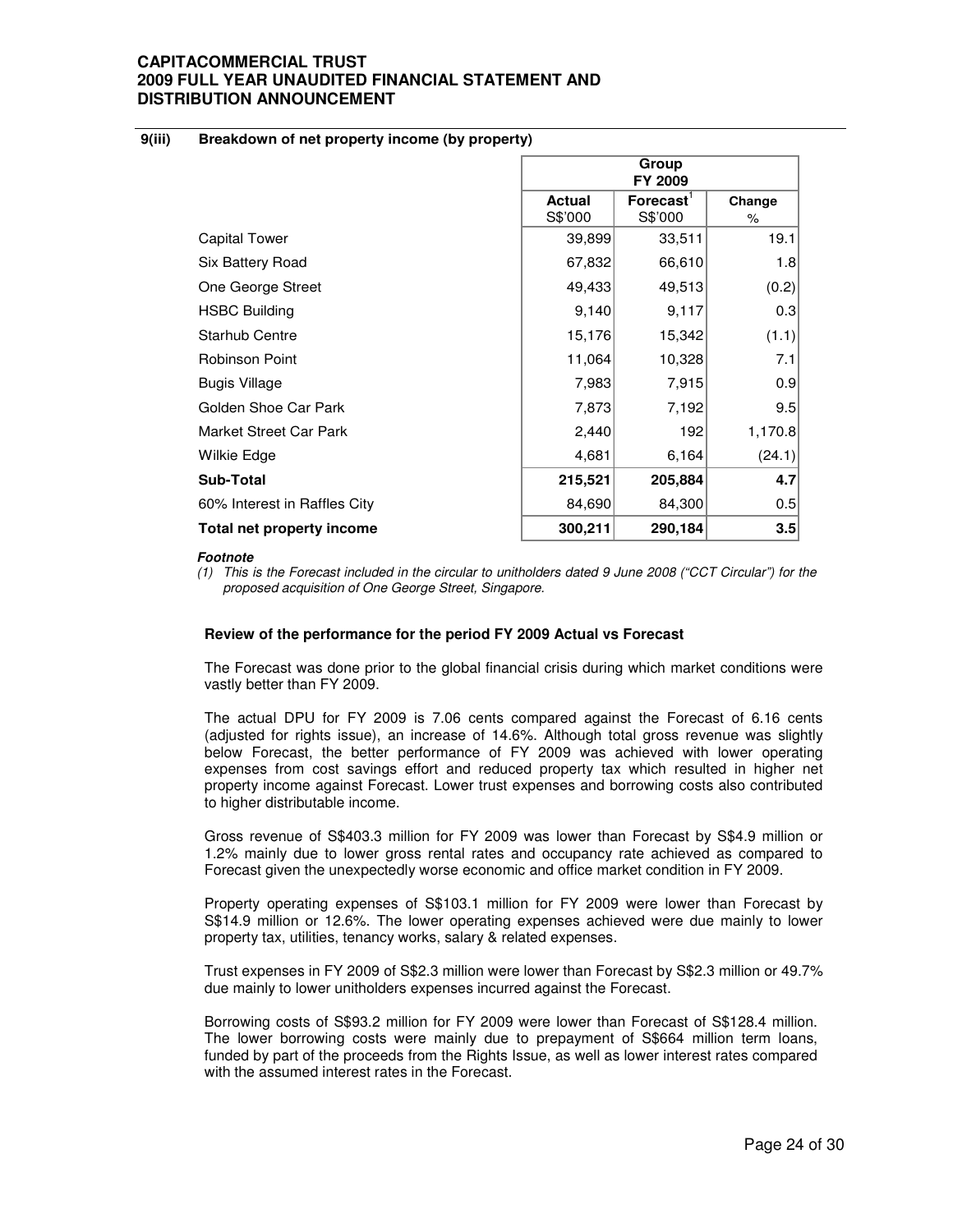### **10. Commentary on the competitive conditions of the industry in which the group operates and any known factors or events that may affect the group in the next reporting period and the next 12 months**

The advance estimates by the Ministry of Trade and Industry ("MTI") on 4 January 2010 indicated a slowdown in Singapore's economy in the fourth quarter of 2009. On a seasonally adjusted quarter-on-quarter basis, Singapore's GDP contracted by 6.8% in the fourth quarter due to a pull-back in the manufacturing sector. However, on a year-on-year basis, Singapore's economy grew by 3.5% in the fourth quarter of 2009 and performed better than the 0.9% per cent in the third quarter.

On a full-year basis, the contraction is estimated to be 2.1% which is at the lower range of MTI's forecast of a contraction of 2.0% to 2.5%.

Office market rentals continued to decline in 4Q 2009 but at a slower pace as office demand improved amidst the recovery of the economy. Average Grade A and Prime office monthly rentals eased about 8.0% and 10.0% respectively quarter-on-quarter in 4Q 2009 – the smallest decrease in five consecutive quarters of declines since the peak in 3Q 2008 – to S\$8.10 psf and S\$6.75 psf respectively. On a year-on-year basis, the declines registered 46.0% and 47.7% respectively.

The islandwide vacancy for office space is estimated to remain at 12.2% in 4Q 2009. For Grade A office space, the average vacancy rose to 6.2% this quarter from 4.2% in the 3Q 2009 and 0.9% in 4Q 2008.

Singapore dollar short term interest rates continued to be low. It is expected to remain low in the short term. CCT's quantum of floating rate loan portfolio is currently 18% of total debt. The manager will continue to monitor the movement of interest rates and will manage CCT's capital prudently by hedging at the appropriate time and managing its interest rate exposure at an optimal level.

### **Outlook for 2010**

The government has projected the Singapore economy for 2010 to grow by 3% to 5% but growth may be uneven.

The labour market has stabilized. Business and hiring sentiments have picked up in recent months with a greater proportion of companies expecting to increase their headcounts which will lead to higher demand for office space.

There were some signs of optimism in the last two quarters and an element of stability returning. We are actively managing our portfolio of assets, reviewing their asset plans and continuing to proactively engage our tenants in early lease negotiations. Using CCT's 2009 gross rental income as the basis, about 87% of this income is already locked-in by committed leases for the year 2010. This puts CCT at a good financial start for 2010.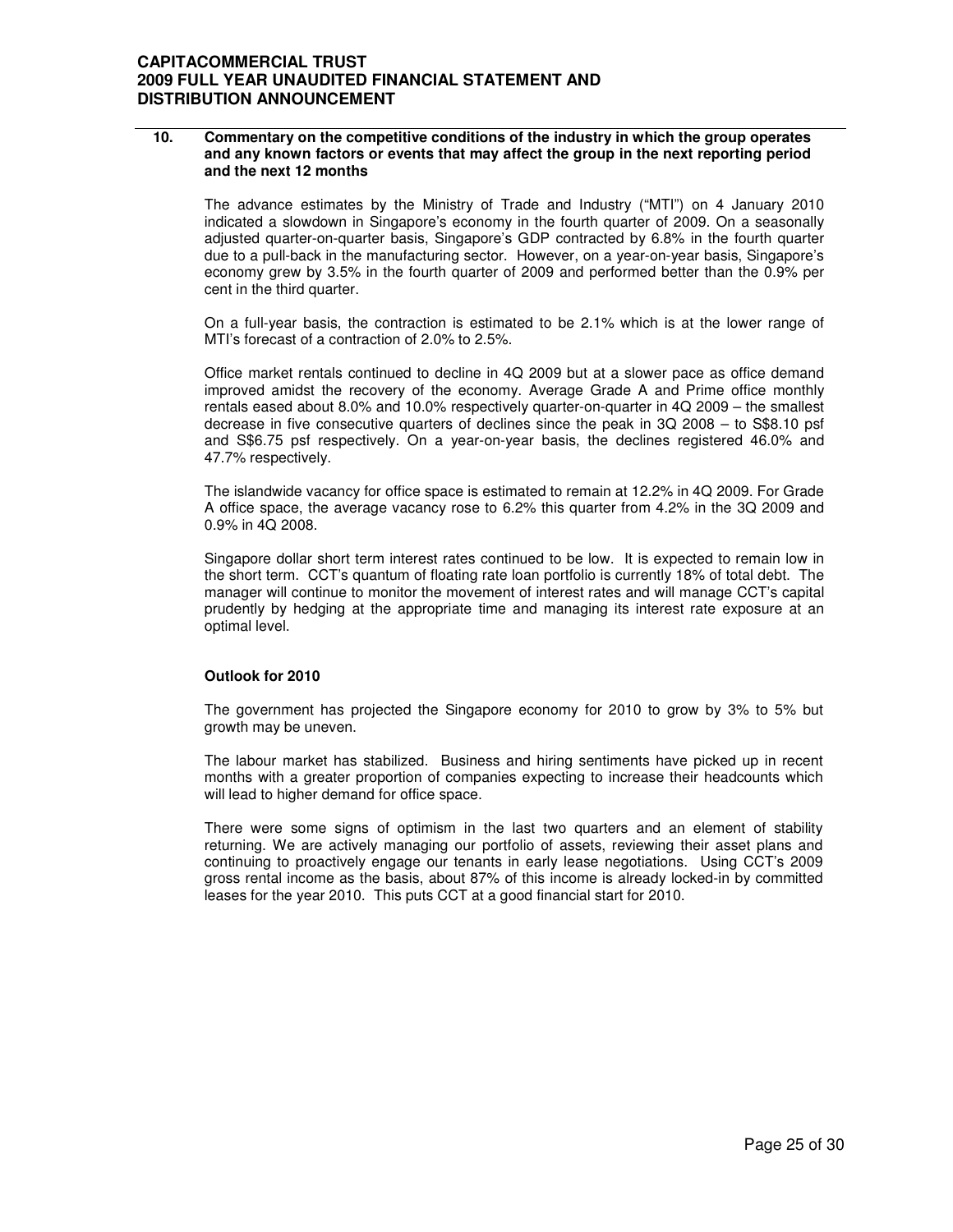### **11 Distributions**

## **11(a) Current financial period**

|                                                    | Any distributions declared for the current financial period?                                                                                                                                                                                                                                                                                                                                                                                              | Yes. |
|----------------------------------------------------|-----------------------------------------------------------------------------------------------------------------------------------------------------------------------------------------------------------------------------------------------------------------------------------------------------------------------------------------------------------------------------------------------------------------------------------------------------------|------|
| Name of distribution                               | Distribution for the period from 1 July 2009 to 31 December 2009                                                                                                                                                                                                                                                                                                                                                                                          |      |
| Distribution type                                  | Taxable income                                                                                                                                                                                                                                                                                                                                                                                                                                            |      |
| <b>Estimated Distribution</b><br>rate <sup>1</sup> | Taxable income distribution :- 3.73 cents per unit                                                                                                                                                                                                                                                                                                                                                                                                        |      |
| Par value of units                                 | Not meaningful                                                                                                                                                                                                                                                                                                                                                                                                                                            |      |
| Tax rate                                           | Taxable income distribution<br>Qualifying investors and individuals (other than those who hold<br>their units through a partnership) will generally receive pre-tax<br>distributions. These distributions are exempt from tax in the hands<br>of individuals unless such distributions are derived through a<br>Singapore partnership or from the carrying on of a trade, business<br>or profession.                                                      |      |
|                                                    | Qualifying foreign non-individual investors will receive their<br>distributions after deduction of tax at the rate of 10% provided that<br>the Singapore Government extends the 10% tax rate concession to<br>distributions made after 17 February 2010. If the Singapore<br>Government does not extend the tax concession, qualifying foreign<br>non-individual investors will receive their distributions after<br>deduction of tax at the rate of 17%. |      |

All other investors will receive their distributions after deduction of tax at the rate 17%.

| Books closure date | 29 January 2010  |
|--------------------|------------------|
| Date payable       | 26 February 2010 |

**Footnote:** 

**(1) The above estimated DPU is computed on the basis that none of the Convertible Bonds is converted into Units on or before the book closure date. Accordingly, the actual quantum of DPU may differ if any of the Convertible Bonds are converted into Units on or before the books closure date.**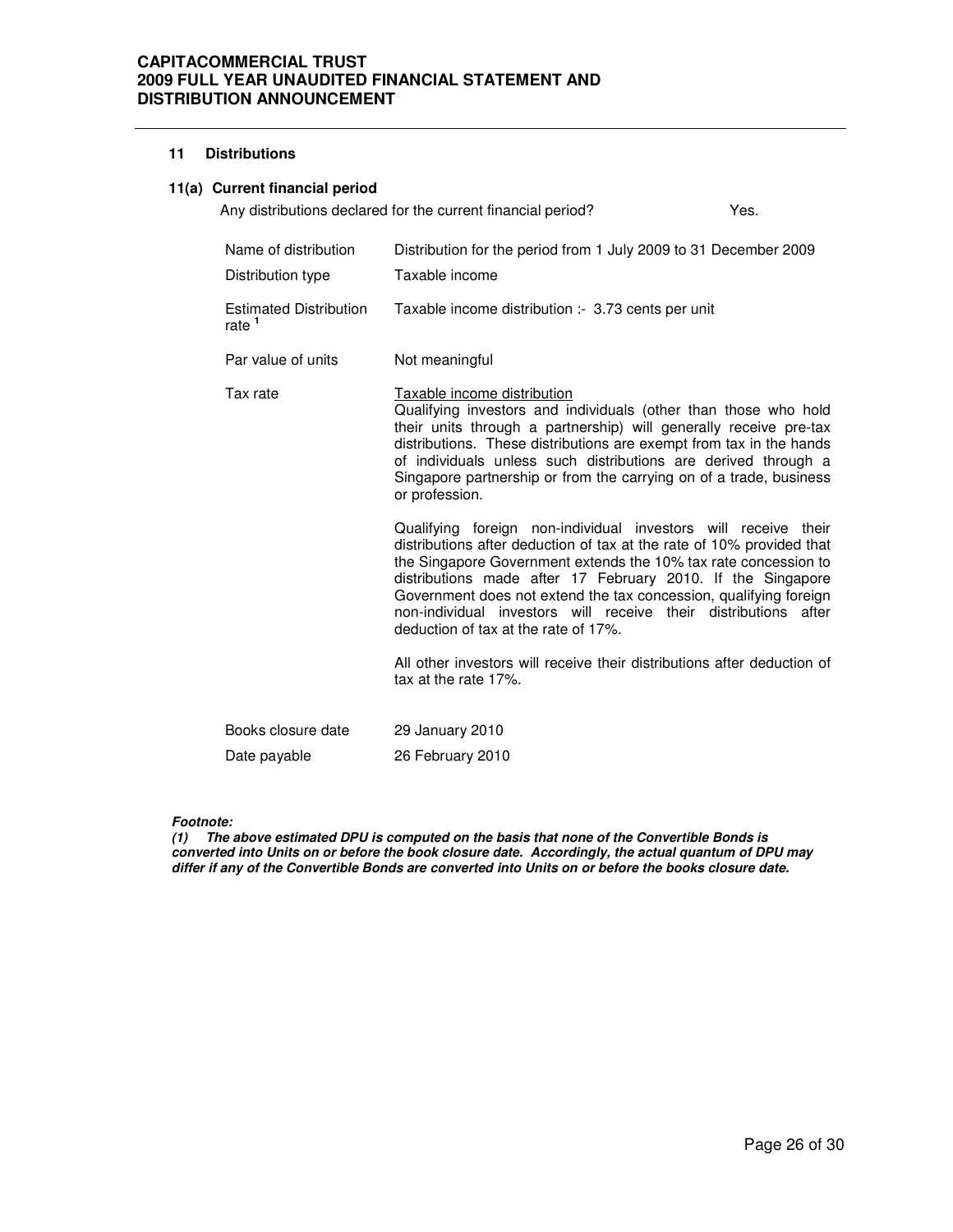# **11(b) Corresponding period of the preceding financial period** Any distributions declared for the corresponding period of the Any distributions declared for the corresponding period of the Yes.<br>immediate preceding financial periods? Name of distribution Distribution for the period from 1 July 2008 to 31 December 2008 Distribution type i) Taxable income ii) Tax-exempt income Distribution rate i) Taxable income distribution :- 5.75 cents per unit ii) Tax-exempt income distribution:- 0.06 cents per unit Par value of units Not meaningful Tax rate Taxable income distribution Qualifying investors and individuals (other than those who hold their units through a partnership) will generally receive pre-tax distributions. These distributions are exempt from tax in the hands of individuals unless such distributions are derived through a Singapore partnership or from the carrying on of a trade, business or profession. Qualifying foreign non-individual investors will receive their distributions after deduction of tax at the rate of 10%. All other investors will receive their distributions after deduction of tax at the rate 18%. Tax-exempt income distribution Tax-exempt income distribution is exempt from Singapore income tax in the hands of all unitholders. Tax-exempt income relates to the income distribution received from Quill Capita Trust. Books closure date 2 February 2009 Date paid 27 February 2009

**12 If no distribution has been declared/recommended, a statement to that effect** NA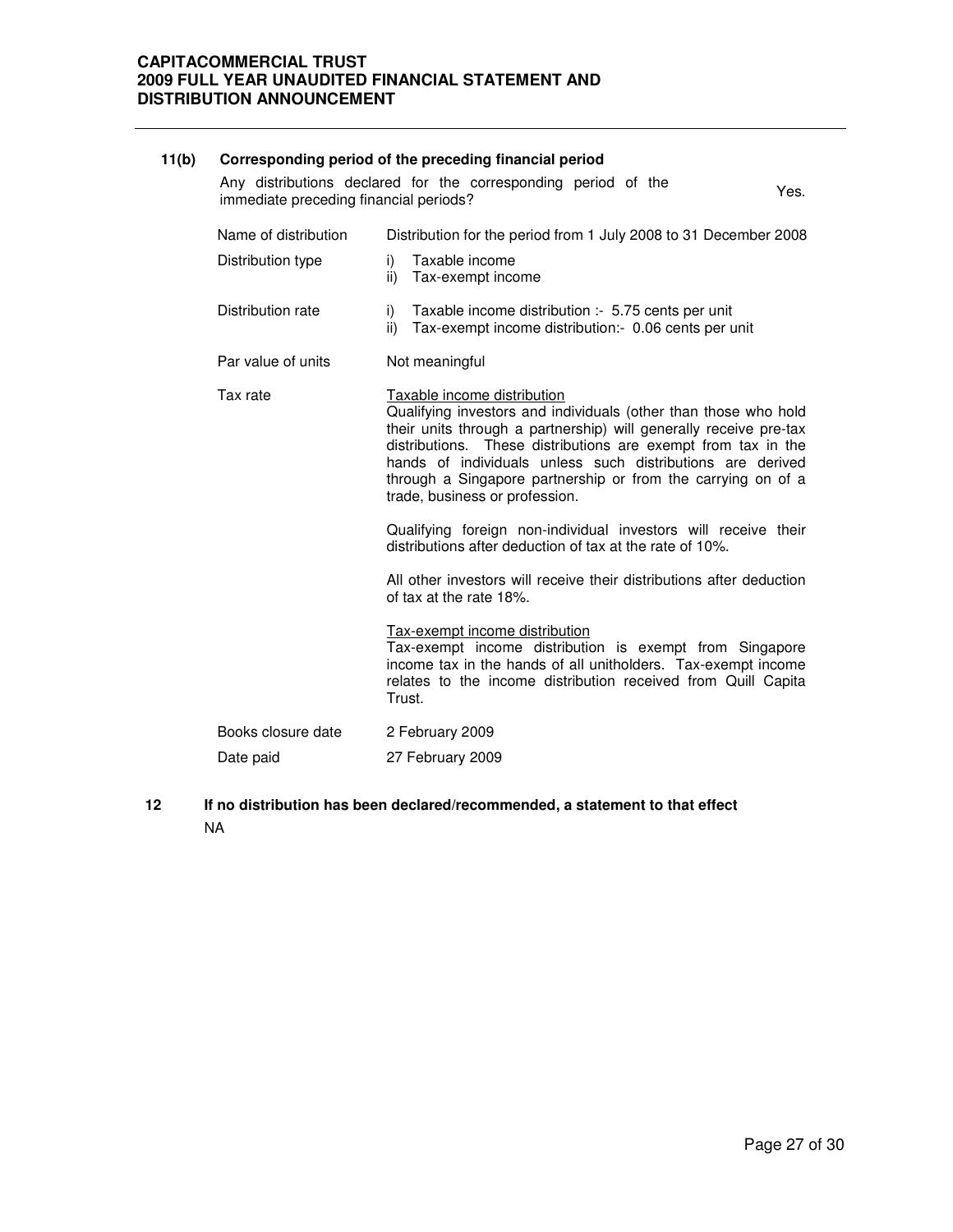## **13 Segmented revenue and results for business or geographical segments (of the group)**

The Group's business is investing in office buildings, car park buildings and mixed use development. All the existing properties are located in Singapore.

| <b>Total Gross Revenue</b>         | FY 2009      | <b>FY 2008</b> | Change |
|------------------------------------|--------------|----------------|--------|
| by business segments               | S\$'000      | S\$'000        | ℅      |
| Office buildings                   |              |                |        |
| <b>Capital Tower</b>               | 58,422       | 49,124         | 18.9   |
| Six Battery Road                   | 85,171       | 75,642         | 12.6   |
| One George Street                  | 61,848       | 30,518         | 102.7  |
| Other Office buildings             | 43,622       | 36,563         | 19.3   |
| <b>Total Office buildings</b>      | 249,063      | 191,847        | 29.8   |
| Car park buildings                 | 15,712 $^2$  | 15,976         | (1.7)  |
| Mixed-use development              |              |                |        |
| RCS Trust 60%                      | 120,075      | 117,376        | 2.3    |
| Other Mixed-use development        | 18,473       | 10,086         | 83.2   |
| <b>Total Mixed-use development</b> | 3<br>138,548 | 127,462        | 8.7    |
| Total gross revenue                | 403,323      | 335,285        | 20.3   |

### **Footnotes**

- (1) The higher gross revenue in FY 2009 was due mainly to the full period impact from the acquisition of One George Street in July 2008 and also higher rental income due to positive rent reversions.
- (2) The lower gross revenue in FY 2009 from car park buildings was due mainly to Market Street Car Park having been affected by the initial redevelopment plan.
- (3) The higher gross revenue in FY 2009 from Mixed-use development buildings was due mainly to the full period impact from the acquisition of Wilkie Edge in December 2008 and also increase in rental rates, offset partially by lower variable gross turnover revenue for CCT's 60% interest in Raffles City.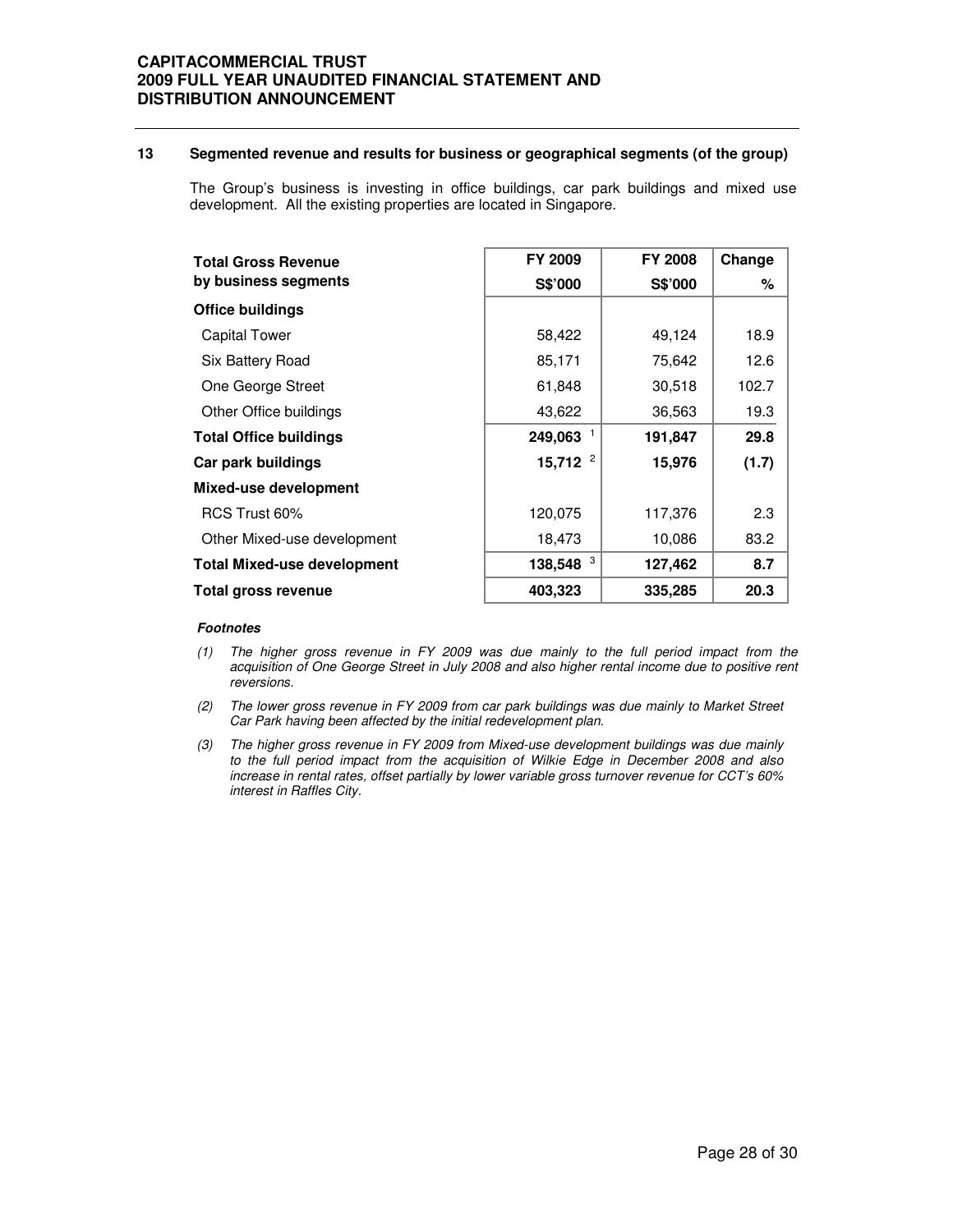| <b>Net Property Income</b>         | FY 2009              | <b>FY 2008</b> | Change |
|------------------------------------|----------------------|----------------|--------|
| by business segments               | S\$'000              | S\$'000        | ℅      |
| <b>Office buildings</b>            |                      |                |        |
| <b>Capital Tower</b>               | 39,899               | 28,420         | 40.4   |
| Six Battery Road                   | 67,832               | 57,196         | 18.6   |
| One George Street                  | 49,433               | 23,539         | 110.0  |
| Other Office buildings             | 35,380               | 26,594         | 33.0   |
| <b>Total Office buildings</b>      | 192,544 <sup>1</sup> | 135,749        | 41.8   |
| Car park buildings                 | 10,313 $^2$          | 10,669         | (3.3)  |
| Mixed-use development              |                      |                |        |
| RCS Trust 60%                      | 84,690               | 80,908         | 4.7    |
| Other Mixed-use development        | 12,664               | 6,145          | 106.1  |
| <b>Total Mixed-use development</b> | 97,354 <sup>3</sup>  | 87,053         | 11.8   |
| Total net property income          | 300,211              | 233,471        | 28.6   |

### **Footnotes**

- (1) The higher net property income in FY 2009 was due mainly to the full period impact from the acquisition of One George Street in July 2008.
- (2) The lower net property income in FY 2009 from Car park buildings was due mainly to Market Street Car Park having been affected by the initial redevelopment plan.
- (3) The higher net property income in FY 2009 from Mixed-use development buildings was due mainly to the full period impact from the acquisition of Wilkie Edge in December 2008 and also improved performance for RCS due to higher gross revenue and lower property tax expenses.

## **By geographic segments**

Not applicable as the Group's operations are in Singapore.

### **14 In the review of performance, the factors leading to any material changes in contributions to turnover and earnings by the business or geographical segments.**

Refer to the review of actual performance on page 20 - 22 (paragraph 8).

### **15 Breakdown of gross revenue and net income**

|                                             | FY 2009<br>S\$'000 | <b>FY 2008</b><br>S\$'000 | Change<br>% |
|---------------------------------------------|--------------------|---------------------------|-------------|
| Gross revenue reported for first half year  | 197,435            | 145,585                   | 35.6        |
| Net income for first half year              | 94,639             | 80,001                    | 18.3        |
| Gross revenue reported for second half year | 205,888            | 189,700                   | 8.5         |
| Net income for second half year             | 101,120            | 47,910                    | 111.1       |